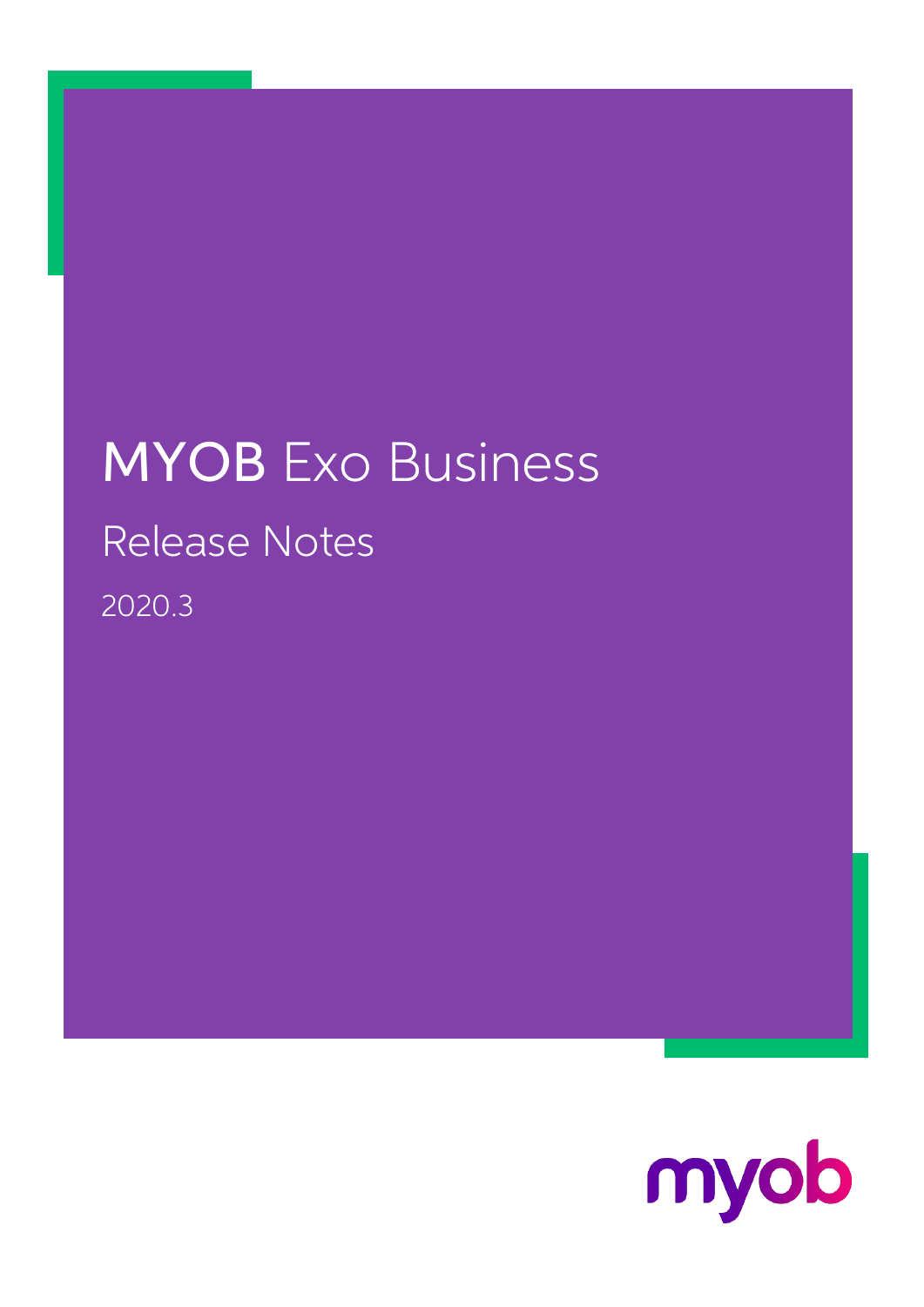# Contents

| Introduction        |    |
|---------------------|----|
|                     |    |
| Installation        | 2  |
|                     |    |
|                     |    |
|                     |    |
|                     |    |
|                     |    |
|                     |    |
| <b>New Features</b> | 4  |
|                     |    |
|                     |    |
|                     |    |
|                     |    |
|                     |    |
|                     |    |
|                     |    |
| Resolved Issues     | 13 |
|                     |    |
|                     |    |
|                     |    |
|                     |    |
|                     |    |
|                     |    |
| Known Issues        | 16 |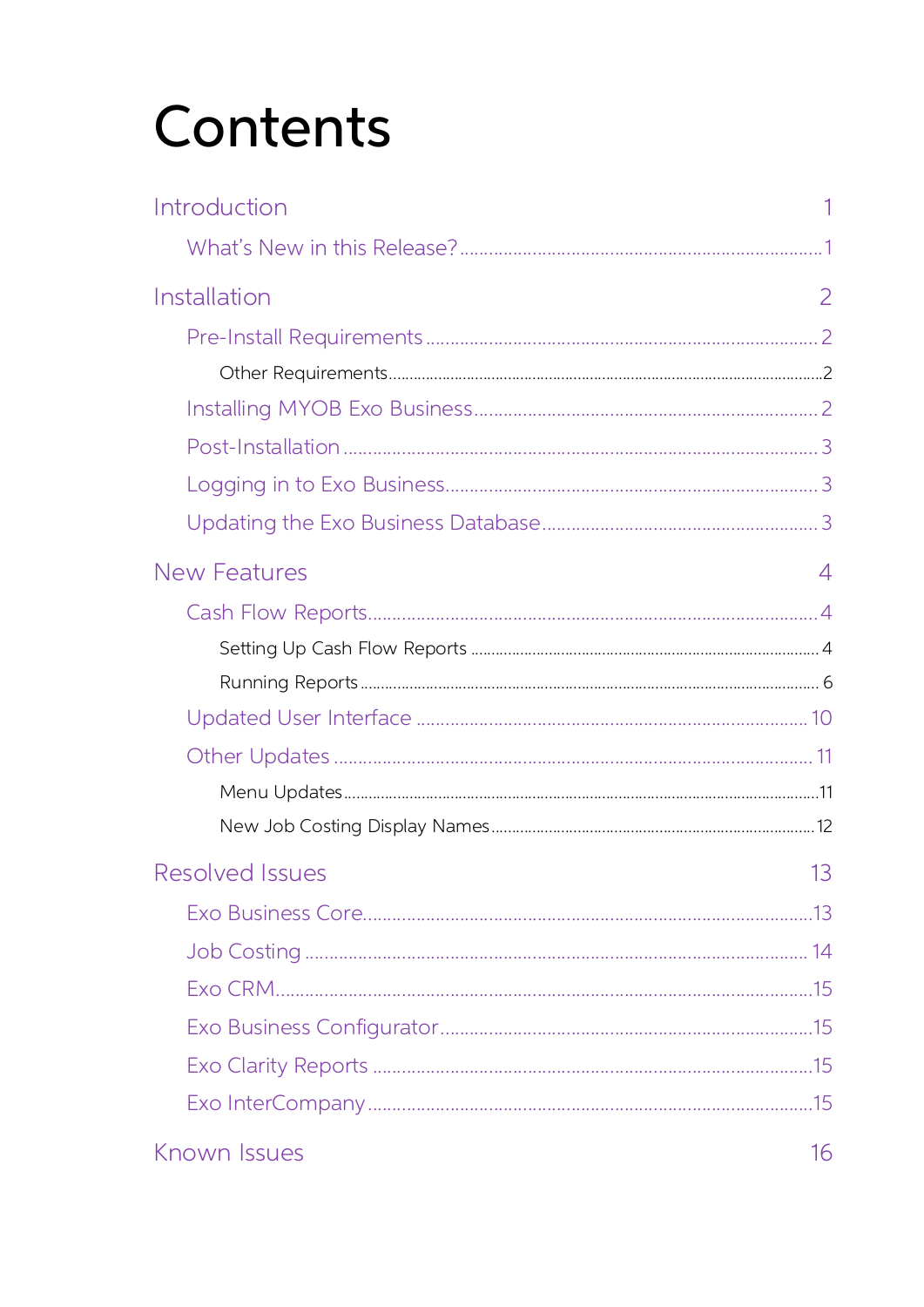# <span id="page-2-0"></span>Introduction

## <span id="page-2-1"></span>**What's New in this Release?**

The 2020.3 release introduces cash flow reporting features to the Exo Business system.

Exo Business is an accrual accounting system, tracking business events based on the future promises to pay and represented by the operating statement. Users don't provide context or a reason for each cash movement when the

In Exo Business 2020.3, you can complete the picture of your business' performance and potential by including a different perspective of the business, analysing activity<br>from a cash movement perspective. Effectively eliminating potentially distorting effects<br>of the accrual accounting treatment of transac

These reports becomes particularly relevant when a business is seeking investors or funding or when cash is a constraint to growth or ongoing operations. Historical cash flow information provided in these reports can be us

This release also updates the user interface of several Exo Business modules to give<br>them a more modern and consistent look. These updates improve the software's<br>usability and to align the look and feel of the Exo Business

The purpose of this document is to provide essential information on the installation and use of this release:

- The **Installation** section provides an overview of the installation process, including pre-installation requirements and post installation steps.
- The **New Features** section describes all new features introduced in this release.
- The **Resolved Issues** section describes all issues that have been addressed by this release.
- The **Known Issues** section details any issues in this release that have been identified as requiring attention.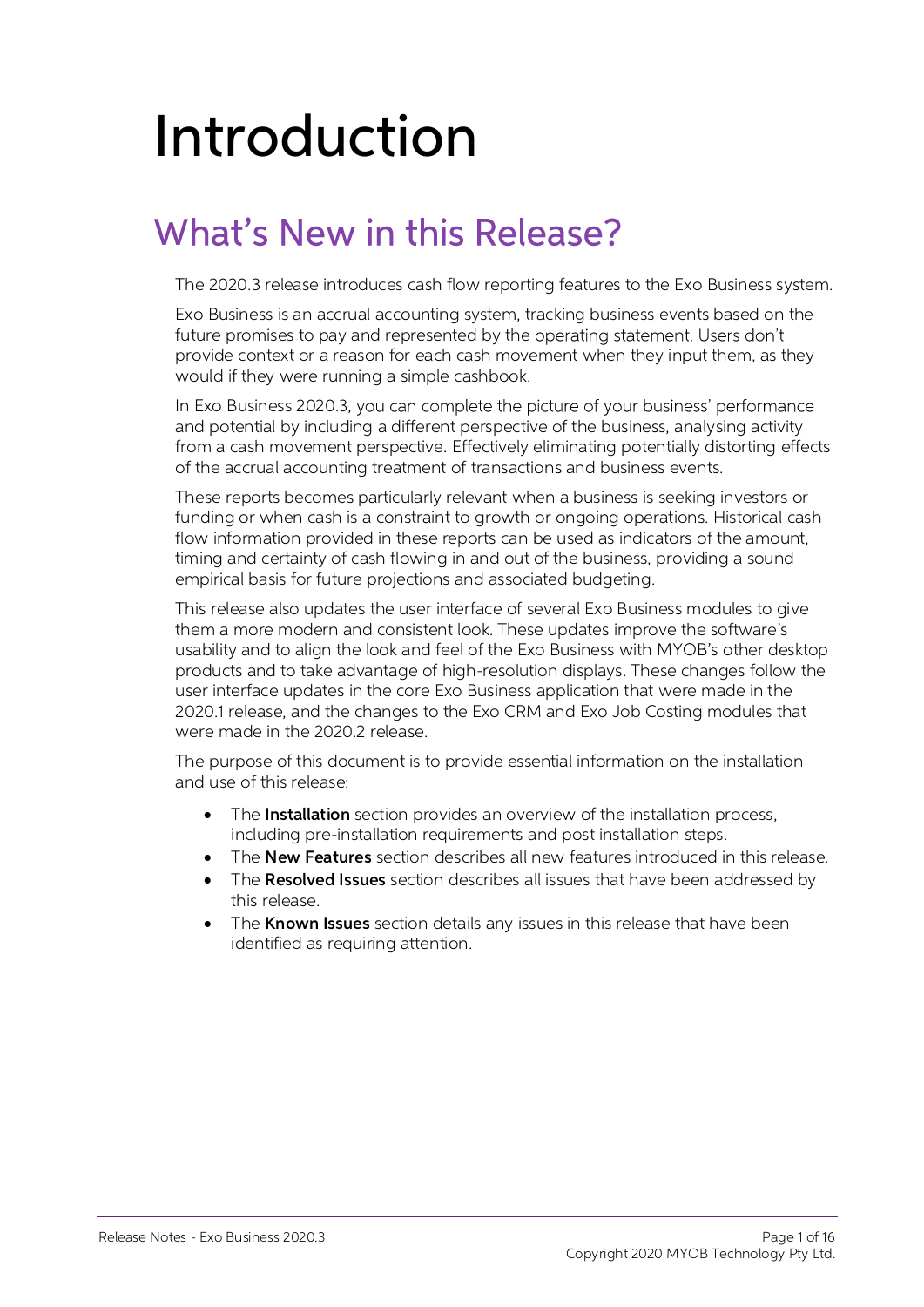# <span id="page-3-0"></span>Installation

## <span id="page-3-1"></span>Pre-Install Requirements

Minimum system requirements for PCs running MYOB Exo Business components are detailed below. See the <u>Minimum System Requirements page</u> on the Exo Business Education Centre for details about the requirements and supported

The performance of the Exo Business system is not assured if these requirements are not met. MYOB cannot assure performance if the Exo Business system is installed on a server that is already under load from other processe

#### <span id="page-3-2"></span>Other Requirements

Certain features of MYOB Exo Business require one or more of the following:

- Internet access
- Microsoft Internet Explorer 7.0 or later
- Adobe® Acrobat Reader 7.0 or later

Microsoft Office connection requires Microsoft Word/Excel 2016.

Contact synchronisation requires Microsoft Outlook 2016.

This release of MYOB Exo Business requires **ExonetLib.dll** version 2020.2, which is installed with the application.

When installing manually with 64-bit Outlook integration, you must copy the file RwEasyMAPI64.exe from the Supporting Files\RapWare folder of the Exo Business DVD to the install directory. Register this file by running the following from a command prompt:

```
RwEasyMAPI64.exe /regserver
```
Note: The client installer does this automatically.

## <span id="page-3-3"></span>Installing MYOB Exo Business

Information on installing and upgrading MYOB Exo Business is available on the MYOB Exo Business Education Centre see the following pages:

- [Installing Exo Business](http://help.myob.com.au/exo/installexobusiness.htm)
- [Installing Exo Business Services](http://help.myob.com.au/exo/installexobusinessservices.htm)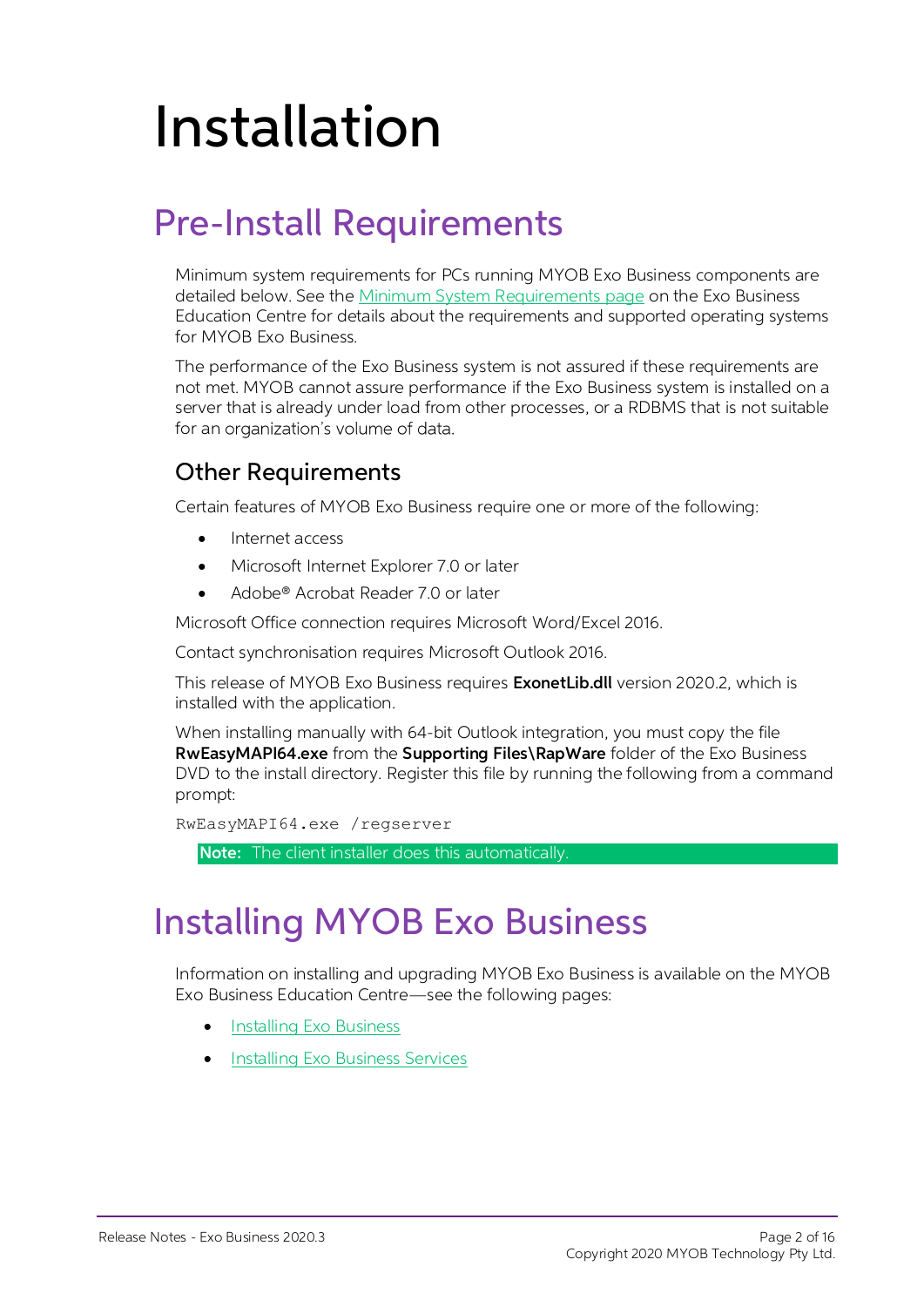## <span id="page-4-0"></span>Post-Installation

Once you've installed MYOB Exo Business, you must configure it for use. You can optionally migrate data into Exo Business from another MYOB product. The configuration and migration processes are detailed in the MYOB Exo Bu

## <span id="page-4-1"></span>Logging in to Exo Business

New MYOB Exo Business databases are installed with one or more default user<br>accounts. When logging in to Exo Business for the first time, you must supply the<br>following login details:

For a new blank database (EXO LIVE):

- $\bullet$  Default admin user = ExoAdmin
- Default admin password = ExoAdmin

For the demonstration database (EXO DEMO):

- Default admin user = ExoAdmin
- $\bullet$  Default admin password = ExoAdmin
- Default demo user = demo
- Default demo password = DEMO

Note: Passwords are case-sensitive, but login names aren't.

### <span id="page-4-2"></span>Updating the Exo Business Database

If you are upgrading from 2020.2 the database upgrade process is trivial as nearly all<br>of the changes are to the user interface.<br>If however, you are upgrading from a version of MYOB Exo Business before release<br>2019.4.1, th

You'll need to run the database update utility to apply the changes. While the process to update Exo Business hasn't changed, there is an additional step to convert columns in the database to their Unicode equivalents.

Before updating client databases, partners must read the <u>MYOB Exo Business 2019.4.1</u><br>Upgrade - Unicode Database Conversion whitepaper. The whitepaper details steps that you must carry out before performing the update.

Note: Prior to updating to Exo Business 2020.3, you must backup the database.<br>The changes that the update makes to the database schema cannot be undone.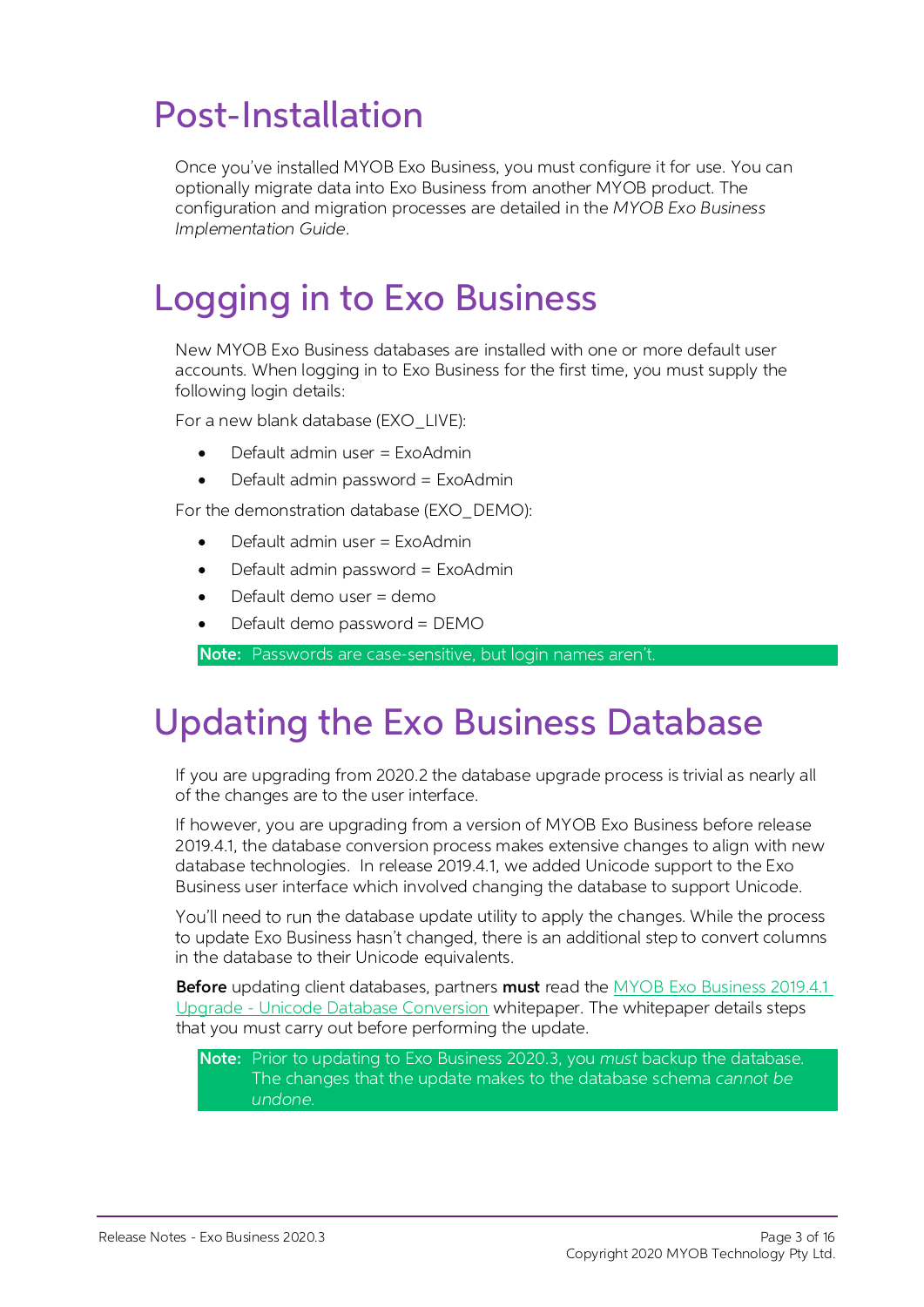## <span id="page-5-0"></span>New Features

## <span id="page-5-1"></span>Cash Flow Reports

This release introduces a new General Ledger reporting mechanism that supplements the Balance Sheet and Profit & Loss to provide a cash perspective on your business.

Historical cash flow information provided in these reports can be used as indicators of the amount, timing and certainty of cash flowing in and out of the business, providing a sound empirical basis for future projections

#### <span id="page-5-2"></span>Setting Up Cash Flow Reports

Before you can begin using the cash flow reports, General Ledger classifications need<br>to be set up in Exo Configurator at Admin > General Ledger > Cash Flow Classification:

| CX                                                                                                                                       | MYOB Exo Configurator - Demo Mode                                                                    |                                                            |                                           |                                                                      |                                                      |                      | $\Box$ | $\times$     |
|------------------------------------------------------------------------------------------------------------------------------------------|------------------------------------------------------------------------------------------------------|------------------------------------------------------------|-------------------------------------------|----------------------------------------------------------------------|------------------------------------------------------|----------------------|--------|--------------|
| File Account Window Help                                                                                                                 |                                                                                                      |                                                            |                                           |                                                                      |                                                      |                      |        |              |
| Utilities - G Company : Essential B Admin    System A Profiles - Forms AR Staff & Utilities                                              |                                                                                                      |                                                            |                                           |                                                                      |                                                      |                      |        |              |
| $\vee$ Business Admin<br>$\vee$ Search Templates<br><b>Search Templates</b><br>$\vee$ Courier<br><b>Courier Setup</b>                    | New 2 Edit Esave ⊗ Cancel III K < > > ><br><b>Cashflow No: 1</b><br><b>Cash Flow Classifications</b> | <b>Classification: Operating Activities</b>                |                                           |                                                                      |                                                      |                      |        |              |
| <b>Stock Request Types</b>                                                                                                               |                                                                                                      |                                                            |                                           |                                                                      |                                                      |                      |        |              |
| $\vee$ Period                                                                                                                            | Cash Flow No Classification                                                                          | Section                                                    | Split Payments and Receipts Payment Title |                                                                      | <b>Receipt Title</b>                                 | Report Code Required |        |              |
| <b>Current Period</b>                                                                                                                    | 1 Operating Activities                                                                               |                                                            | П                                         |                                                                      |                                                      | 1000                 | ⊠      |              |
| <b>Financial Year</b>                                                                                                                    | 2 Investing Activities                                                                               |                                                            | г                                         |                                                                      |                                                      | 2000                 | ☑      |              |
| <b>Period Statuses</b>                                                                                                                   | 3 Financing Activities                                                                               |                                                            |                                           |                                                                      |                                                      | 3000                 | ☑      |              |
| Period History                                                                                                                           | 4 Customer Receipts                                                                                  | <b>Operating Activities</b>                                | $\breve{}$                                | <b>Refunds to Customers</b>                                          | <b>Cash from Customers</b>                           | 1100                 | ☑      |              |
| $\vee$ Bulk Update<br><b>Geo Codina</b>                                                                                                  | 5 Supplier Payments                                                                                  | <b>Operating Activities</b>                                | ☑<br>$\triangledown$                      | <b>Cash Paid to Suppliers</b>                                        | <b>Rebates from Suppliers</b>                        | 1200                 | ☑<br>п |              |
| $\vee$ Banks                                                                                                                             | 6 Staff Costs                                                                                        | <b>Operating Activities</b>                                |                                           | <b>Cash Paid to Employees</b>                                        | <b>Subsidies Received for Staff</b>                  | 1300<br>1400         | п      |              |
| <b>Debtors (Direct Debit)</b>                                                                                                            | <b>7 Operating Expenses</b><br>8 GST                                                                 | <b>Operating Activities</b>                                | П<br>☑                                    | <b>GST Paid</b>                                                      | <b>GST Refund Received</b>                           | 1500                 | ⊠      |              |
| Creditors (Direct Credit)                                                                                                                | 9 Interest                                                                                           | <b>Operating Activities</b>                                | $\overline{\smile}$                       | <b>Interest Paid</b>                                                 | <b>Interest Received</b>                             | 1600                 | п      |              |
| Creditors (M-Powered)                                                                                                                    | 10 Income Tax                                                                                        | <b>Operating Activities</b>                                | $\Box$                                    |                                                                      |                                                      | 1700                 | $\Box$ |              |
| <b>Bank Formats (Reconciliation)</b>                                                                                                     | 11 Loans to Associates                                                                               | <b>Operating Activities</b>                                |                                           | <b>Loan to Associates</b>                                            |                                                      | 2100                 |        |              |
| <b>Bank Feeds (Setup Accounts)</b>                                                                                                       | 12 Loans from Associates                                                                             | <b>Investing Activities</b>                                | ☑<br>☑                                    |                                                                      | <b>Loan Repayment from Associates</b>                | 2200                 | п<br>п |              |
| <b>Bank Feed Rules</b>                                                                                                                   | 13 Loans to Non-Associates                                                                           | <b>Investing Activities</b>                                |                                           | <b>Loan Repayment to Associates</b><br><b>Loan to Non-Associates</b> | <b>Loans by Associates</b>                           |                      |        |              |
| $\vee$ Setup<br><b>Dispatch Methods</b>                                                                                                  |                                                                                                      | <b>Investing Activities</b>                                | $\triangledown$<br>$\triangleright$       |                                                                      | <b>Loan Repayment from Non-Associates</b>            | 2300<br>2400         | п<br>П |              |
| $\vee$ General Ledger                                                                                                                    | 14 Loans from Non-Associates Investing Activities                                                    |                                                            |                                           | Loan Repayment to Non-Associate                                      | <b>Loan by Non Associates</b>                        |                      |        |              |
| <b>Account Groups</b>                                                                                                                    | <b>15 Fixed Assets</b><br>16 Investments                                                             | <b>Investing Activities</b>                                | ☑<br>$\triangleright$                     | <b>Purchases of Fixed Assets</b>                                     | Proceeds from sale of Fixed Assets                   | 2500                 | п<br>П |              |
| <b>Cash Flow Classification</b>                                                                                                          | 17 Intangibles                                                                                       | <b>Investing Activities</b>                                | $\overline{\smile}$                       | <b>Purchases of Investment Acquisitions</b>                          | Proceeds from sale of Investment Acquisitions 2600   | 2700                 | п      |              |
| <b>GL Control Accounts</b>                                                                                                               | 18 Loans Received                                                                                    | <b>Investing Activities</b>                                | $\checkmark$                              | <b>Purchases of Intangibles</b>                                      | Proceeds from sale of Intangibles<br>Cash from Loans | 3100                 | $\Box$ |              |
| <b>GL Report Batches</b>                                                                                                                 | 19 Dividends                                                                                         | <b>Financing Activities</b><br><b>Financing Activities</b> | ☑                                         | <b>Repayment of Loans</b><br><b>Payment of Dividends</b>             | <b>Dividends Received</b>                            | 3200                 | п      |              |
| $\vee$ Exo Finance                                                                                                                       | 20 Share Issue                                                                                       | <b>Financing Activities</b>                                | $\triangledown$                           | <b>Costs from Share Issue</b>                                        | <b>Proceeds from Share Issue</b>                     | 3300                 | П      |              |
| <b>Branches</b>                                                                                                                          | 21 Borrowings                                                                                        | <b>Financing Activities</b>                                | $\overline{\vee}$                         | <b>Repayment of Borrowings</b>                                       | <b>Proceeds from Borrowings</b>                      | 3400                 | п      |              |
| <b>Tax Rates</b><br>Currencies<br><b>Payment Groups</b><br><b>Payment Types</b><br><b>Payment Denominations</b><br>Tax Return Key Points |                                                                                                      |                                                            |                                           |                                                                      |                                                      |                      |        |              |
| <b>Credit Terms</b>                                                                                                                      |                                                                                                      |                                                            |                                           |                                                                      |                                                      |                      |        |              |
| $\vee$ Creditors                                                                                                                         |                                                                                                      |                                                            |                                           |                                                                      |                                                      |                      |        | $\checkmark$ |
| $\overline{\phantom{a}}$<br>$\left\langle \right\rangle$                                                                                 |                                                                                                      |                                                            |                                           |                                                                      |                                                      |                      |        |              |
| Motopartz.com.au<br>ExoAdmin<br>Demo                                                                                                     |                                                                                                      |                                                            |                                           |                                                                      |                                                      |                      |        |              |

These determine the classifications that amounts will be organised under when they appear on the cash flow reports. Default classifications are provided, but you may need to add or edit these to suit the needs of your orga

Note: A new Quick Insert template (GL\_CASHFLOW\_CLASSIFICATION.tem) is available for bulk loading classifications.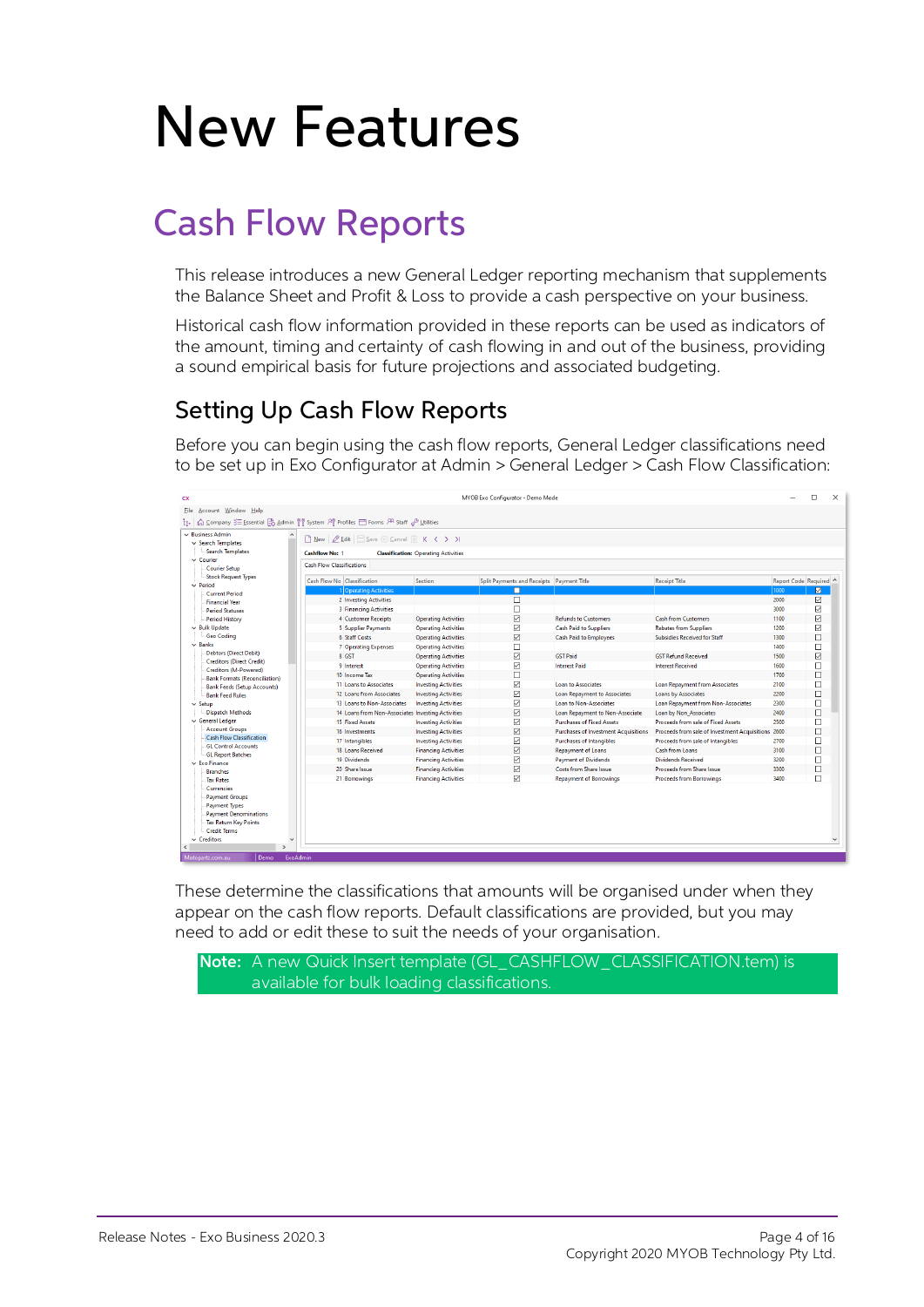Use the **New** or **Edit** buttons to create a new classification or edit the details of an existing one:

| <b>CX</b>                                                                                                                  |                              | MYOB Exo Configurator - Demo Mode                                      |  |  |  |  |
|----------------------------------------------------------------------------------------------------------------------------|------------------------------|------------------------------------------------------------------------|--|--|--|--|
| Account Window Help<br>File                                                                                                |                              |                                                                        |  |  |  |  |
| Gompany $\frac{3}{2}$ Essential & Admin \\\\ System \\\\ Profiles \\\ Forms \\\ Staff & Utilities<br>ŀ٣.                   |                              |                                                                        |  |  |  |  |
| $\sim$ Business Admin<br>́<br>$\vee$ Search Templates                                                                      |                              | $\Box$ New $\Diamond$ Edit $\Box$ Save $\otimes$ Cancel $\Box$ K < > > |  |  |  |  |
| Search Templates                                                                                                           | Cashflow No: 4               | <b>Classification: Customer Receipts</b>                               |  |  |  |  |
| $\vee$ Courier<br>Courier Setup                                                                                            | <b>Details</b>               |                                                                        |  |  |  |  |
| Stock Request Types<br>$\vee$ Period                                                                                       | Cash Flow No:                | 6                                                                      |  |  |  |  |
| - Current Period                                                                                                           | <b>Classification:</b>       | <b>Staff Costs</b>                                                     |  |  |  |  |
| - Financial Year<br>Period Statuses                                                                                        | Section:                     | <b>Operating Activities</b><br>v                                       |  |  |  |  |
| Period History                                                                                                             | Split Payments & Receipts: √ |                                                                        |  |  |  |  |
| $\vee$ Bulk Update<br><b>Geo Coding</b>                                                                                    | Payment Title:               | <b>Cash Paid to Employees</b>                                          |  |  |  |  |
| $\vee$ Banks                                                                                                               | <b>Receipt Title:</b>        | <b>Subsidies Received for Staff</b>                                    |  |  |  |  |
| <b>Debtors (Direct Debit)</b><br>- Creditors (Direct Credit)                                                               | <b>Report Code:</b>          | 1300                                                                   |  |  |  |  |
| - Creditors (M-Powered)<br><b>Bank Formats (Reconciliation)</b><br><b>Bank Feeds (Setup Accounts)</b><br>- Bank Feed Rules | Required:                    | No                                                                     |  |  |  |  |
| $\vee$ Setup                                                                                                               |                              |                                                                        |  |  |  |  |
| Dispatch Methods                                                                                                           |                              |                                                                        |  |  |  |  |

The following properties are available for each classification:

- **Cash Flow No**  $-$  A unique ID number assigned by the system.
- **Classification**  $-$  A descriptive name for the classification.
- **Section** The reporting section that the classification should be grouped under. Choose from:
	- o N/A
	- o Operating Activities
	- o Investing Activities
	- o Financing Activities
- **Split Payments & Receipts**  $-$  Tick this box if the payments and receipts that fall under this classification should be separated out in reports. If this box is unticked, values for this classification will appear under
- Payment Title The title to appear in the Payments section of reports.
- **Receipt Title**  $-$  The title to appear in the Receipts section of reports.
- **Report Code** A numerical code that determines the ordering of the classifications when they appear on reports. Classifications with lower numbers appear before those with higher numbers.
- Required  $-$  This is a read-only property that is set to "Yes" for certain default classifications. Classifications that are marked as Required cannot be deleted, and not all of their properties can be edited.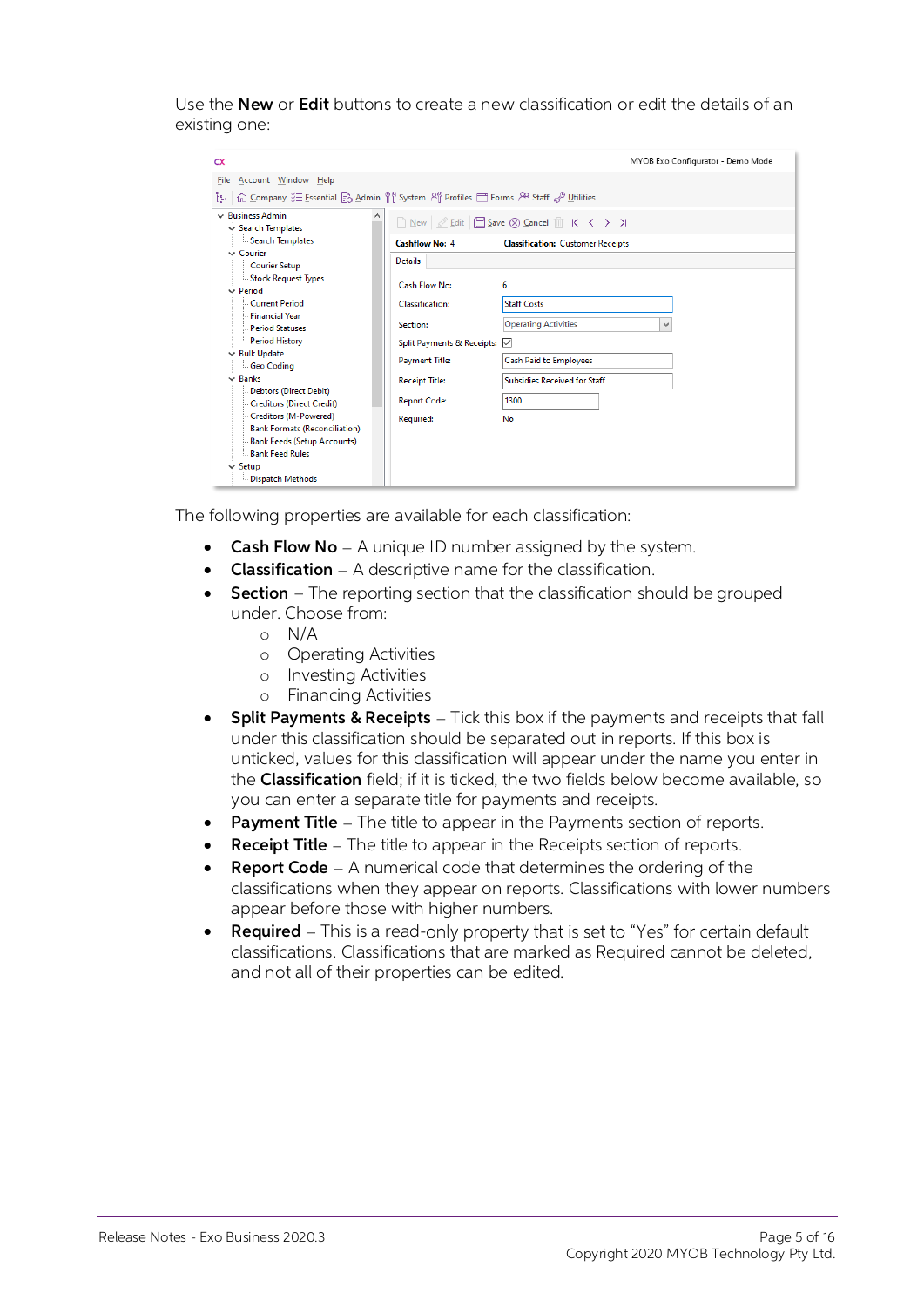Once the classifications are set up as required, you can edit the new Cash Flow<br>Analysis properties of each General Ledger account on the General Ledger Account<br>Details window:

| <b>EB</b> General Ledger Account Details                                                                                                |                                                                                                                                                                                                          |                                                                                                                                                                                                           |                                                                                                                                   |                                                                                            | п | X          |
|-----------------------------------------------------------------------------------------------------------------------------------------|----------------------------------------------------------------------------------------------------------------------------------------------------------------------------------------------------------|-----------------------------------------------------------------------------------------------------------------------------------------------------------------------------------------------------------|-----------------------------------------------------------------------------------------------------------------------------------|--------------------------------------------------------------------------------------------|---|------------|
| Eile Navigate Help                                                                                                                      |                                                                                                                                                                                                          |                                                                                                                                                                                                           |                                                                                                                                   |                                                                                            |   | ⊕          |
| New                                                                                                                                     |                                                                                                                                                                                                          |                                                                                                                                                                                                           |                                                                                                                                   |                                                                                            |   |            |
| A/c No: 1000                                                                                                                            | Name: SALES                                                                                                                                                                                              |                                                                                                                                                                                                           |                                                                                                                                   |                                                                                            |   | <b>AUD</b> |
| <b>Details</b><br><b>Account Details</b><br>Account no:<br>Account name:<br>Report code:<br>Account group:<br>Debit/credit:<br>Section: | Transactions Budget Notes History Notes Documents Analysis<br>1000<br><b>SALES</b><br><b>SALES</b><br>$\checkmark$<br><b>Sales</b><br>O Usual Debit<br><b>O</b> Usual Credit<br><b>O</b> Profit and loss | <b>Period Totals:</b><br>12. August 2019<br>11. September 2019<br>10. October 2019<br>09. November 2019<br>08. December 2019<br>07. January 2020<br>06. February 2020<br>05. March 2020<br>04. April 2020 | \$10,560.46<br>\$9,652.09<br>\$18,480.29<br>\$13,806.75<br>\$17,281.76<br>\$15,416.77<br>\$16,259.99<br>\$9,330.95<br>\$26,742.17 | Flags<br><b>∞</b> Active<br>Allow journals<br>Private Account                              |   |            |
| <b>Cash Flow Analysis:</b><br>Override GST rate:<br>Currency:                                                                           | ◯ Balance sheet<br>◯ Bank Account<br>$\checkmark$<br>Classification<br><b>A</b> Operating Activities<br>-1. AUTO SELECT R<br><b>Customer Receipts</b><br><b>AUD</b><br><b>Supplier Payments</b>          | 03. May 2020<br>02. June 2020<br><b>Current Year:</b><br>01. July 2020                                                                                                                                    | \$63,005.90<br>\$0.00<br>\$0.00<br>\$1,219.76<br>\$1.219.76                                                                       |                                                                                            |   |            |
| SubAccNo Name<br>✓<br>00 SALES<br>☑<br>$\overline{\smile}$<br>$\overline{\smile}$<br>02 ENGINE<br>☑                                     | <b>Staff Costs</b><br><b>Operating Expenses</b><br><b>GST</b><br>01 ELECTRICAL<br>Interest<br><b>Income Tax</b><br>03 OTHER MECHANICAL PAR<br>Imvesting Activities                                       |                                                                                                                                                                                                           |                                                                                                                                   | <b>Total Allow Journals</b><br>\$675,00cr Y<br>\$236,89cr Y<br>\$62.04cr Y<br>\$133.15cr Y |   | ۸          |

For each General Ledger account, you can either mark it as a bank account, or select a classification from the dropdown, which is grouped by section.

#### <span id="page-7-0"></span>Running Reports

Once the initial configuration is complete, you can run the cash flow reports from the Exo Business core module. Three cash flow reports are available—these are Clarity reports that can be added to the Exo Business menus i

- Cashflow Summary Report (GLMCashflowSummary.CLR)
- Cashflow Transaction Detail Report (GLMCashflowDetail.CLR)
- General Ledger Cashflow Analysis Classifications (GLMChartListCashAnalysis.CLR)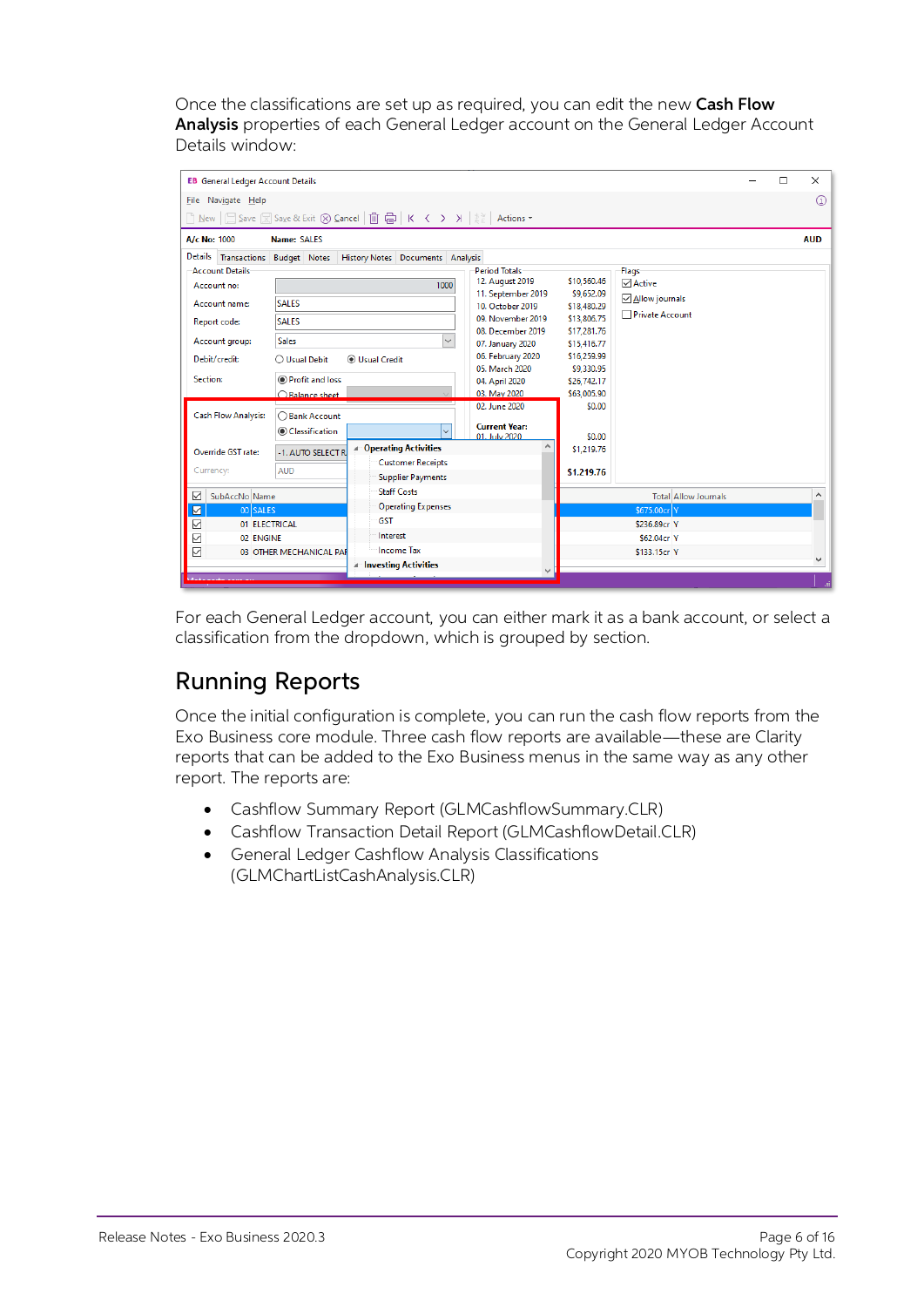#### Cashflow Summary Report

This report shows the totals of transactions for each GL classification, as well as opening cash, closing cash and cash movement totals for the period:

| <b>Statement of Cashflows</b>                                            |                                |                  |                          |                                          |                                       |              |            | Motopartz.co.nz |
|--------------------------------------------------------------------------|--------------------------------|------------------|--------------------------|------------------------------------------|---------------------------------------|--------------|------------|-----------------|
|                                                                          |                                |                  |                          |                                          | <b>Period Only</b><br>September 2020  |              |            |                 |
| <b>Operating Activities</b>                                              |                                |                  |                          |                                          |                                       |              |            |                 |
| Cash from Customers                                                      |                                |                  |                          |                                          | 4,031                                 |              |            |                 |
| 1000                                                                     | <b>SALES</b>                   |                  |                          |                                          | 1,025                                 |              |            |                 |
| Cash Account:<br>4000                                                    | <b>CURRENT BANK ACCOUNT</b>    |                  |                          |                                          |                                       |              |            |                 |
| Type                                                                     | Batch                          | <b>GL Segno</b>  | TransDate                | <b>Details</b>                           |                                       | <b>InvNo</b> | Chqno      | Amount          |
| CB Income<br>Dr CBConsolidated                                           | 1034<br>1035                   | 4094<br>4104     | 07.09.2020<br>10.09.2020 | <b>0. CASH SALES</b><br>23. DANIEL PAYNE |                                       | 1013         | 142<br>143 | 10<br>805       |
| Dr CBConsolidated                                                        | 1035                           | 4104             | 10.09.2020               | 23. DANIEL PAYNE                         |                                       | 1013         | 143        | 10              |
| Dr Direct Allocated                                                      | 1044                           | 4227             | 30.09.2020               |                                          | 6. SYMONDS ST CENTRAL SERVICE STATION | 1014         | 145        | 89              |
| <b>Dr Direct Allocated</b>                                               | 1044                           | 4227             | 30.09.2020               |                                          | 6. SYMONDS ST CENTRAL SERVICE STATION | 1014         | 145        | 12              |
| Dr Direct Allocated                                                      | 1046                           | 4236             | 30.09.2020               |                                          | 6. SYMONDS ST CENTRAL SERVICE STATION | 1014         | 145        | 89              |
| <b>Dr Direct Allocated</b>                                               | 1046                           | 4236             | 30.09.2020               |                                          | 6. SYMONDS ST CENTRAL SERVICE STATION | 1014         | 145        | 12              |
| 4100                                                                     | <b>Fully Unallocated</b>       |                  |                          |                                          | 2,820                                 |              |            |                 |
| 4100                                                                     | Remaining to Allocate          |                  |                          |                                          | 185                                   |              |            |                 |
| Cash Paid to Suppliers                                                   |                                |                  |                          |                                          | (114)                                 |              |            |                 |
|                                                                          | Rebates from Suppliers         |                  |                          |                                          | (10)                                  |              |            |                 |
|                                                                          | Cash Paid to Employees         |                  |                          |                                          | (540)                                 |              |            |                 |
| <b>Operating Expenses</b>                                                |                                |                  |                          |                                          | (226)                                 |              |            |                 |
|                                                                          |                                |                  |                          |                                          |                                       |              |            |                 |
| <b>Interest Received</b>                                                 |                                |                  |                          |                                          | 1                                     |              |            |                 |
| 1800<br><b>Net Operating Activities</b>                                  | <b>INTEREST</b>                |                  |                          |                                          | 1<br>3,142                            |              |            |                 |
|                                                                          |                                |                  |                          |                                          |                                       |              |            |                 |
| <b>Unallocated GL Accounts</b>                                           |                                |                  |                          |                                          |                                       |              |            |                 |
|                                                                          | <b>Unallocated GL Accounts</b> |                  |                          |                                          | 100                                   |              |            |                 |
| <b>Net Unallocated GL Accounts</b>                                       |                                |                  |                          |                                          | 100                                   |              |            |                 |
|                                                                          |                                |                  |                          |                                          |                                       |              |            |                 |
| Net increase / Decrease for the period                                   |                                |                  |                          |                                          | 3,242                                 |              |            |                 |
| <b>Opening Cash for the period</b><br><b>Closing Cash for the period</b> |                                | 52,432<br>55,674 |                          | <b>Cash Movement</b>                     | 3,242                                 |              |            |                 |
| <b>Check (should be zero)</b>                                            |                                |                  |                          |                                          | 0                                     |              |            |                 |
| Note: Bank accounts making up Cash are                                   |                                |                  |                          |                                          |                                       |              |            |                 |
| <b>Account Name</b>                                                      |                                | Opening          |                          |                                          | <b>Movement</b>                       |              | Closing    |                 |
| <b>CURRENT BANK ACCOUNT</b>                                              |                                | 52,432           |                          |                                          | 3.242                                 |              | 55.674     |                 |
|                                                                          |                                |                  |                          |                                          |                                       |              |            |                 |

Clicking on a classification drills down to the accounts in that classification; clicking on an account drills down to the transactions for that account.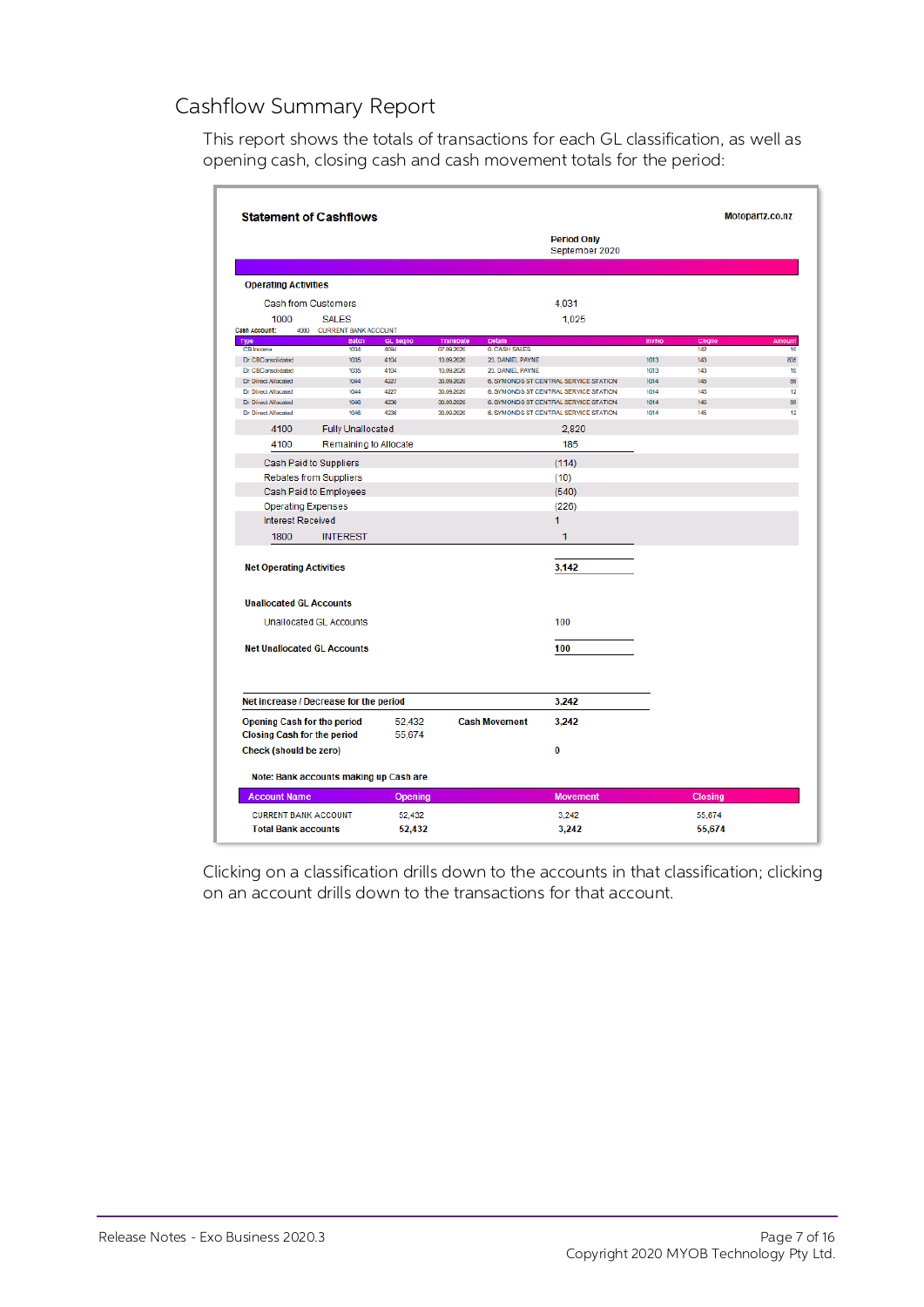#### Cashflow Transaction Detail Report

This report shows all transactions for the selected date range, grouped by GL classification:

|                             |      |                               |       |            |                  | <b>Period Only</b><br>September 2020  |                          |       |       |                                        |                       |
|-----------------------------|------|-------------------------------|-------|------------|------------------|---------------------------------------|--------------------------|-------|-------|----------------------------------------|-----------------------|
| Type                        |      | Cash Account                  | Batch | GL Seano   | <b>TransDate</b> | Details                               | InvNo                    | Chang | Accho | <b>Allocated Account</b>               | Amount                |
| <b>Operating Activities</b> |      |                               |       |            |                  |                                       |                          |       |       |                                        |                       |
| <b>Cash from Customers</b>  |      |                               |       |            |                  |                                       |                          |       |       |                                        |                       |
| CB Income                   | 4000 | <b>CURRENT BANK ACCOUNT</b>   | 1034  | 4094       | 07.09.2020       | <b>0. CASH SALES</b>                  |                          | 142   | 1000  | <b>SALES</b>                           | 10                    |
| Dr CBConsolidated           | 4000 | <b>CURRENT BANK ACCOUNT</b>   | 1035  | 4104       | 10.09.2020       | 23 DANIEL PAYNE                       | 1013                     | 143   | 1000  | <b>SALES</b>                           | 805                   |
| Dr CBConsolidated           | 4000 | <b>CURRENT BANK ACCOUNT</b>   | 1035  | 4104       | 10.09.2020       | 23. DANIEL PAYNE                      | 1013                     | 143   | 1000  | <b>SALES</b>                           | 10                    |
| Dr Direct Allocated         | 4000 | <b>CURRENT BANK ACCOUNT</b>   | 1044  | 4227       | 30.09.2020       | 6. SYMONDS ST CENTRAL SERVICE STATION | 1014                     | 145   | 1000  | <b>SALES</b>                           | 89                    |
| Dr Direct Allocated         | 4000 | <b>CURRENT BANK ACCOUNT</b>   | 1044  | 4227       | 30.09.2020       | 6. SYMONDS ST CENTRAL SERVICE STATION | 1014                     | 145   | 1000  | <b>SALES</b>                           | 12                    |
| Dr Direct Allocated         | anno | <b>CURRENT BANK ACCOUNT</b>   | 1046  | 4236       | 30.09.2020       | 6. SYMONDS ST CENTRAL SERVICE STATION | 1014                     | 145   | 1000  | <b>SALES</b>                           | 89                    |
| Dr Direct Allocated         | anno | <b>CURRENT BANK ACCOUNT</b>   | 1046  | 4236       | 30.09.2020       | 6. SYMONDS ST CENTRAL SERVICE STATION | 1014                     | 145   | 1000  | <b>SALES</b>                           | 12                    |
| Dr BBatch Unallocate        | 4000 | <b>CURRENT BANK ACCOUNT</b>   | 1050  | 4293       | 02.09.2020       | 0. CASH SALES                         | <b>Fully Unallocated</b> |       | 4100  | Fully Unallocated                      | 75                    |
| Dr BBatch Unallocate        | 4000 | <b>CURRENT BANK ACCOUNT</b>   | 1050  | 4293       | 02.09.2020       | 3. AUSSIE SPARES                      | <b>Fully Unallocated</b> |       | 4100  | Fully Unallocated                      | 376                   |
| Dr Direct Unallocate        | 4000 | <b>CURRENT BANK ACCOUNT</b>   | 1044  | 4221       | 04.09.2020       | 23. DANIEL PAYNE                      | Fully Unallocated        |       | 4100  | Fully Unallocated                      | 30                    |
| Dr Direct Unallocate        | 4000 | <b>CURRENT BANK ACCOUNT</b>   | 1044  | m          | 04.09.2020       | 2. ALL CAR PARTS                      | Fully Unallocated        |       | 4100  | Fully Unallocated                      | 30                    |
| Dr BBatch Unallocate        | 4000 | <b>CURRENT BANK ACCOUNT</b>   | 1033  | 4096       | 07.09.2020       | 2. ALL CAR PARTS                      | <b>Fully Unallocated</b> |       | 4100  | <b>Fully Unallocated</b>               | 50                    |
| Dr BBatch Unallocate        | 4000 | <b>CURRENT BANK ACCOUNT</b>   | 1033  | 4096       | 07.09.2020       | 2. ALL CAR PARTS                      | <b>Fully Unallocated</b> |       | 4100  | Fully Unallocated                      | 10                    |
| Dr BBatch Unallocate        | 4000 | <b>CURRENT BANK ACCOUNT</b>   | 1033  | 4096       | 07.09.2020       | 2. ALL CAR PARTS                      | <b>Fully Unallocated</b> |       | 4100  | <b>Fully Unallocated</b>               | 20                    |
| Dr BBatch Unallocate        | 4000 | <b>CURRENT BANK ACCOUNT</b>   | 1033  | <b>MYR</b> | 07.09.2020       | <b>0. CASH SALES</b>                  | <b>Fully Unallocated</b> |       | 4100  | <b>Fully Unallocated</b>               | 100                   |
| Dr CB Unallocated           | 4000 | <b>CURRENT BANK ACCOUNT</b>   | 1034  | 409        | 07.09.2020       | <b>0. CASH SALES</b>                  | <b>Fully Unallocated</b> |       | 4100  | Fully Unallocated                      | 100                   |
| Dr CBCon Unallocat          | 4000 | <b>CURRENT BANK ACCOUNT</b>   | 1035  | 4104       | 10.09.2020       | 10. NIGEL EMERSON                     | <b>Fully Unallocated</b> |       | 4100  | Fully Unallocated                      | 1,000                 |
| Dr RBatch Unallocati        | 4000 | <b>CURRENT BANK ACCOUNT</b>   | 1036  | 4106       | 10.09.2020       | 10. NIGEL EMERSON                     | Fully Unallocated        |       | 4100  | Fully Unallocated                      | 100                   |
| Dr RBatch Unallocati        | 4000 | <b>CURRENT BANK ACCOUNT</b>   | 1036  | 4106       | 10.09.2020       | 23 DANIEL PAYNE                       | Fully Unallocated        |       | 4100  | Fully Unallocated                      | 700                   |
| Dr RRwch Unathron           | 4000 | <b>CURRENT BANK ACCOUNT</b>   | 1036  | 4106       | 10.09.2020       | <b>5. D &amp; C PANELBEATERS</b>      | <b>Fully Unallocated</b> |       | 4100  | Fully Unallocated                      | m                     |
| Dr RBatch Unallocati        | 4000 | <b>CURRENT BANK ACCOUNT</b>   | 1037  | 4108       | 10.09.2020       | 4. THE CAR JUNCTION                   | Fully Unallocated        |       | 4100  | Fully Unallocated                      | 70                    |
| Dr Remaining                | 4000 | <b>CURRENT BANK ACCOUNT</b>   | 1035  | 4104       | 10.09.2020       | 23. DANIEL PAYNE                      | Remaining to Allocat     |       | 4100  | Remaining to Allocate                  | 185                   |
| Dr Direct Unallocate        | 4000 | <b>CURRENT BANK ACCOUNT</b>   | 1044  | 4225       | 11.09.2020       | <b>0. CASH SALES</b>                  | Fully Unallocated        |       | 4100  | <b>Fully Unallocated</b>               | 100                   |
|                             |      |                               |       |            |                  |                                       |                          |       |       | Total for Cash from Customers 4.031    |                       |
|                             |      | <b>Cash Paid to Suppliers</b> |       |            |                  |                                       |                          |       |       |                                        |                       |
| CB GL                       | 4000 | <b>CURRENT BANK ACCOUNT</b>   | 1034  | 4098       | 07.09.2020       | <b>PURCHASES</b>                      |                          |       | 2000  | <b>PURCHASES</b>                       | (10)                  |
| CB Expense                  | ann  | <b>CURRENT BANK ACCOUNT</b>   | 1033  | 4091       | 07.09.2020       | <b>0.MISC PURCHASES</b>               |                          | 100   | 2050  | COST OF GOODS SOLD                     | (4)                   |
| CR CR Unallocated           | 4000 | <b>CURRENT BANK ACCOUNT</b>   | 1034  | 4100       | 07.09.2020       | 10. RENTAL PROPERTY SERVICES          | <b>Fully Unallocated</b> |       | 5500  | Fully Unallocated                      | (100)                 |
|                             |      |                               |       |            |                  |                                       |                          |       |       | Total for Cash Paid to Suppliers (114) |                       |
|                             |      | <b>Rebates from Suppliers</b> |       |            |                  |                                       |                          |       |       |                                        |                       |
| <b>CB Experter</b>          | 4000 | <b>CURRENT BANK ACCOUNT</b>   | 1035  | 4104       | 10.09.2020       | <b>0. MISC PURCHASES</b>              |                          | tūt   | 2000  | <b>PURCHASES</b>                       | (10)                  |
|                             |      |                               |       |            |                  |                                       |                          |       |       | Total for Rebates from Suppliers (10)  |                       |
|                             |      | <b>Cash Paid to Employees</b> |       |            |                  |                                       |                          |       |       |                                        |                       |
| CB (Con) GL                 | 4000 | <b>CURRENT BANK ACCOUNT</b>   | 1038  | 4113       | 10.09.2020       | <b>WAGES</b>                          |                          |       | 3750  | <b>WAGES</b>                           | (500)                 |
| <b>CR Direct Allocated</b>  | 4000 | <b>CURRENT BANK ACCOUNT</b>   | 1041  | 4201       | 24.09.2020       | 27. EENY MEENY OFFICE SUPPLIES        | <b>STATIONERY1</b>       | 104   | 3760  | <b>BREAK ROOM COSTS</b>                | (40)                  |
|                             |      |                               |       |            |                  |                                       |                          |       |       | Total for Cash Paid to Employees (540) |                       |
|                             |      |                               |       |            |                  |                                       |                          |       |       |                                        |                       |
| GLMCashflowDetail CLR       |      |                               |       |            |                  |                                       |                          |       |       |                                        | 22.09.2020 4:32:52 PM |

Sub-totals are displayed for each classification, and opening cash, closing cash and cash movement totals for the period are shown at the end of the report.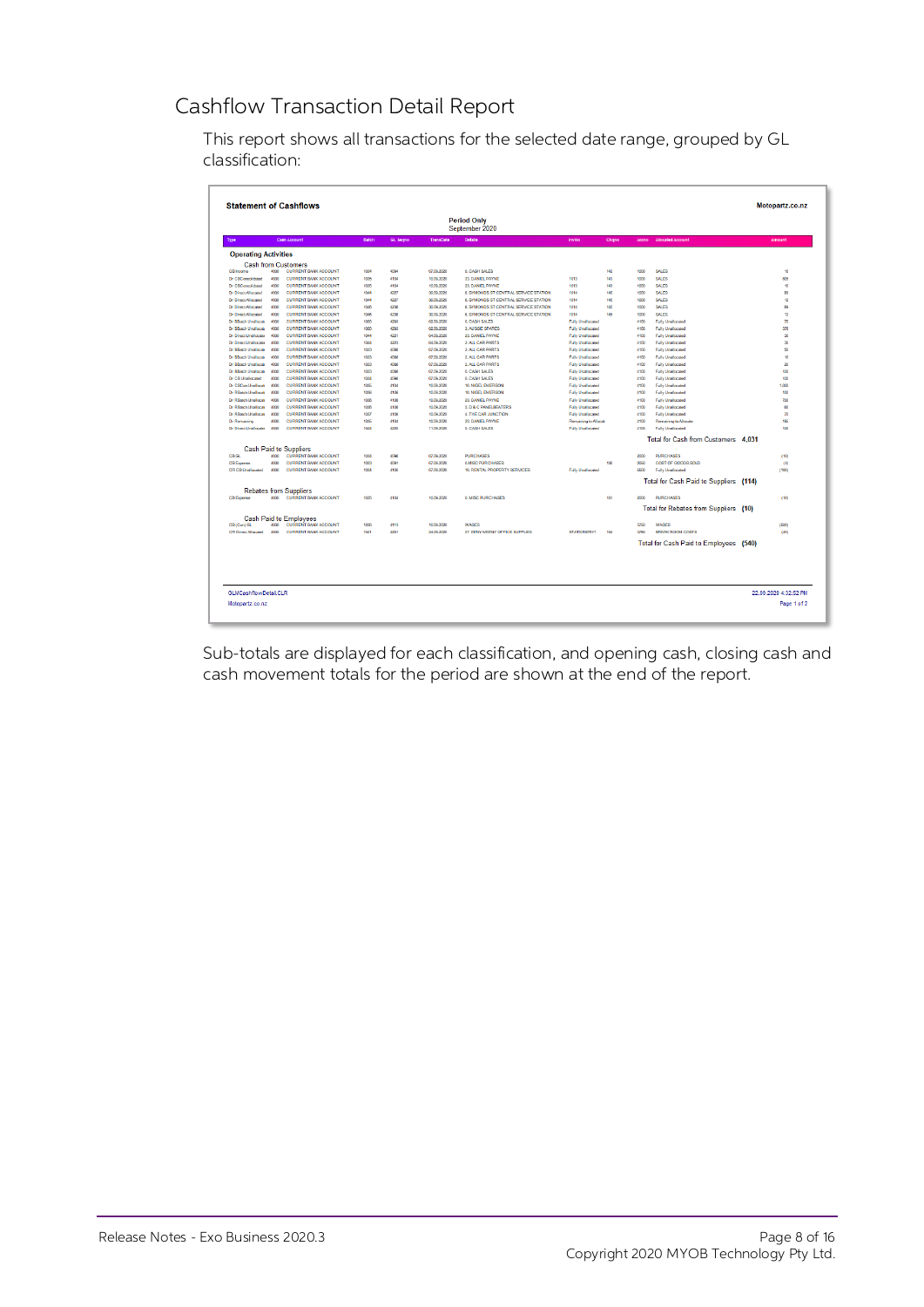#### General Ledger Cashflow Analysis Classifications

This is an administrative report that lists all General Ledger accounts according to how they've been mapped to cash flow classifications:

|    |                             | <b>Account Groups: All</b>     | <b>Accounts: From Account 1000.</b><br>SALES To Account 9999. SUSPENSE |                |                |        |                    |
|----|-----------------------------|--------------------------------|------------------------------------------------------------------------|----------------|----------------|--------|--------------------|
|    |                             | <b>Cashflow Classification</b> |                                                                        |                |                |        |                    |
|    |                             | Account No.                    | <b>Description</b>                                                     | <b>Section</b> | <b>DR/CR</b>   | Active | <b>ReportCode</b>  |
|    |                             | <b>Operating Activities</b>    |                                                                        |                |                |        |                    |
|    |                             |                                |                                                                        |                |                |        |                    |
| Λ  | 1100                        |                                | <b>Customer Receipts</b>                                               |                |                |        |                    |
|    |                             | 1000                           | <b>SALES</b>                                                           | <b>P/L</b>     | Credit         | Y      | <b>SALES</b>       |
|    |                             | 3310                           | <b>DISCOUNTS</b>                                                       | P/L            | Debit          | Ÿ      |                    |
|    |                             | 3330                           | LOSS ON SALE                                                           | <b>PA</b>      | Debit          | Y      | LOSS ON SALE       |
|    |                             | 4100                           | DEBTORS CONTROL                                                        | BIS            | Debit          | Ÿ      | <b>DEBTORS</b>     |
|    |                             | 4150                           | <b>DEPOSITS RECEIVED</b>                                               | <b>B/S</b>     | Debit<br>Debit | ٧      | <b>DEPOSITS</b>    |
|    |                             | 4175                           | DEBTORS RETENTION ACCOUNT                                              | <b>B/S</b>     |                | Ÿ      | <b>RETENTION</b>   |
|    |                             | 8100                           | <b>RETAINED EARNINGS</b>                                               | <b>B/S</b>     | Credit         | ٧      | <b>RETAINED</b>    |
| 5  | 1200                        |                                | <b>Supplier Payments</b>                                               |                |                |        |                    |
|    |                             | 2000                           | <b>PURCHASES</b>                                                       | <b>P/L</b>     | Debit          | Ÿ      | <b>PURCHASES</b>   |
|    |                             | 2175                           | <b>CREDITORS INVOICE ROUNDING</b>                                      | P/L            | Debit          | Ÿ      | cos                |
|    |                             | 3050                           | <b>ACCOUNTING FEES</b>                                                 | P/L            | Debit          | Y      | <b>ACCOUNTING</b>  |
|    |                             | 5500                           | <b>CREDITORS CONTROL</b>                                               | <b>B/S</b>     | Credit         | Ÿ      | <b>CREDITORS</b>   |
| 6  | 1300                        | <b>Staff Costs</b>             |                                                                        |                |                |        |                    |
|    |                             | 3750                           | <b>WAGES</b>                                                           | <b>P/L</b>     | Dehit          | ٧      | <b>WAGES</b>       |
| 7  | 1400                        |                                | <b>Operating Expenses</b>                                              |                |                |        |                    |
|    |                             | 2050                           | COST OF GOODS SOLD                                                     | PA.            | Debit          | ٧      | cos                |
|    |                             | 2100                           | <b>STOCK ADJUSTMENT</b>                                                | <b>P/L</b>     | Debit          | Ÿ      | cos                |
|    |                             | 2125                           | STOCK VARIANCE ACCOUNT                                                 | PA             | Debit          | ٧      | cos                |
|    |                             | 2150                           | ON COST VARIANCE                                                       | PA.            | Debit          | Y      | cos                |
|    |                             | 3070                           | <b>ADJUSTMENTS</b>                                                     | <b>P/L</b>     | Debit          | Y      | <b>ADJUSTMENTS</b> |
|    |                             | 3100                           | ADVERTISING AND MARKETING                                              | <b>P/L</b>     | Debit          | Ÿ      | <b>ADVERTISING</b> |
|    |                             | 3150                           | <b>BANK FEES</b>                                                       | <b>PA</b>      | Debit          | ٧      | <b>BANK FEES</b>   |
|    |                             | 3250                           | <b>CLEANING</b>                                                        | P/L            | Debit          | Ÿ      | <b>CLEANING</b>    |
|    |                             | 3500                           | <b>POWER</b>                                                           | P/L            | Debit          | ٧      | <b>POWER</b>       |
|    |                             | 3550                           | <b>RENT &amp; RATES</b>                                                | <b>PA</b>      | Debit          | Ÿ      | <b>RENT</b>        |
|    |                             | 3600                           | <b>REPAIRS &amp; MAINTENANCE</b>                                       | <b>P/L</b>     | Debit          | Y      | <b>REPAIRS</b>     |
|    |                             | 3650                           | <b>STATIONERY</b>                                                      | P/L            | Debit          | Y      | <b>STATIONERY</b>  |
|    |                             | 3700                           | <b>TELEPHONE</b>                                                       | <b>P/L</b>     | Debit          | ٧      | <b>TELEPHONE</b>   |
|    |                             | 3720                           | <b>VEHICLE EXPENSES</b>                                                | <b>P/L</b>     | Debit          | Ÿ      | <b>VEHICLE</b>     |
|    |                             | 4250                           | <b>WORK IN PROGRESS</b>                                                | <b>B/S</b>     | Debit          | Ÿ      | WIP                |
|    |                             | 5560                           | ON COST CLEARING ACCOUNT                                               | <b>B/S</b>     | Credit         | Ÿ      | <b>STOCK CLEAR</b> |
|    |                             | 6000                           | <b>VEHICLES</b>                                                        | <b>BIS</b>     | Debit          | ٧      | <b>VEHICLES</b>    |
|    |                             | 6100                           | OFFICE EQUIPMENT                                                       | <b>B/S</b>     | Debit          | Ÿ      | <b>OFFICE</b>      |
|    |                             | 6150                           | <b>COMPUTER EQUIPMENT</b>                                              | <b>B/S</b>     | Debit          | ٧      | <b>COMPUTERS</b>   |
|    |                             | 9999                           | <b>SUSPENSE</b>                                                        | <b>B/S</b>     | Debit          | Ÿ      | <b>SUSPENSE</b>    |
| 8  | 1500                        | <b>GST</b>                     |                                                                        |                |                |        |                    |
|    |                             | 4500                           | <b>GST COLLECTED</b>                                                   | <b>B/S</b>     | Debit          | ٧      | <b>GST</b>         |
|    |                             | 4550                           | <b>GST PAID</b>                                                        | <b>B/S</b>     | Debit          | Ÿ      | <b>GST</b>         |
|    | <b>Investing Activities</b> |                                |                                                                        |                |                |        |                    |
| 13 | 2300                        |                                | <b>Loans to Non-Associates</b>                                         |                |                |        |                    |
|    |                             | 7000                           | <b>LOAN ACCOUNT</b>                                                    |                | Credit         | ٧      | <b>LOAN</b>        |
|    |                             |                                |                                                                        | <b>B/S</b>     |                |        |                    |
| 14 | 2400                        |                                | <b>Loans from Non-Associates</b>                                       |                |                |        |                    |
|    |                             | 3200                           | <b>BAD DEBTS</b>                                                       | PÆ.            | Debit          | Y      | <b>BAD DEBTS</b>   |

You can use this report to review how your accounts have been classified and check for any accounts that do not have a classification.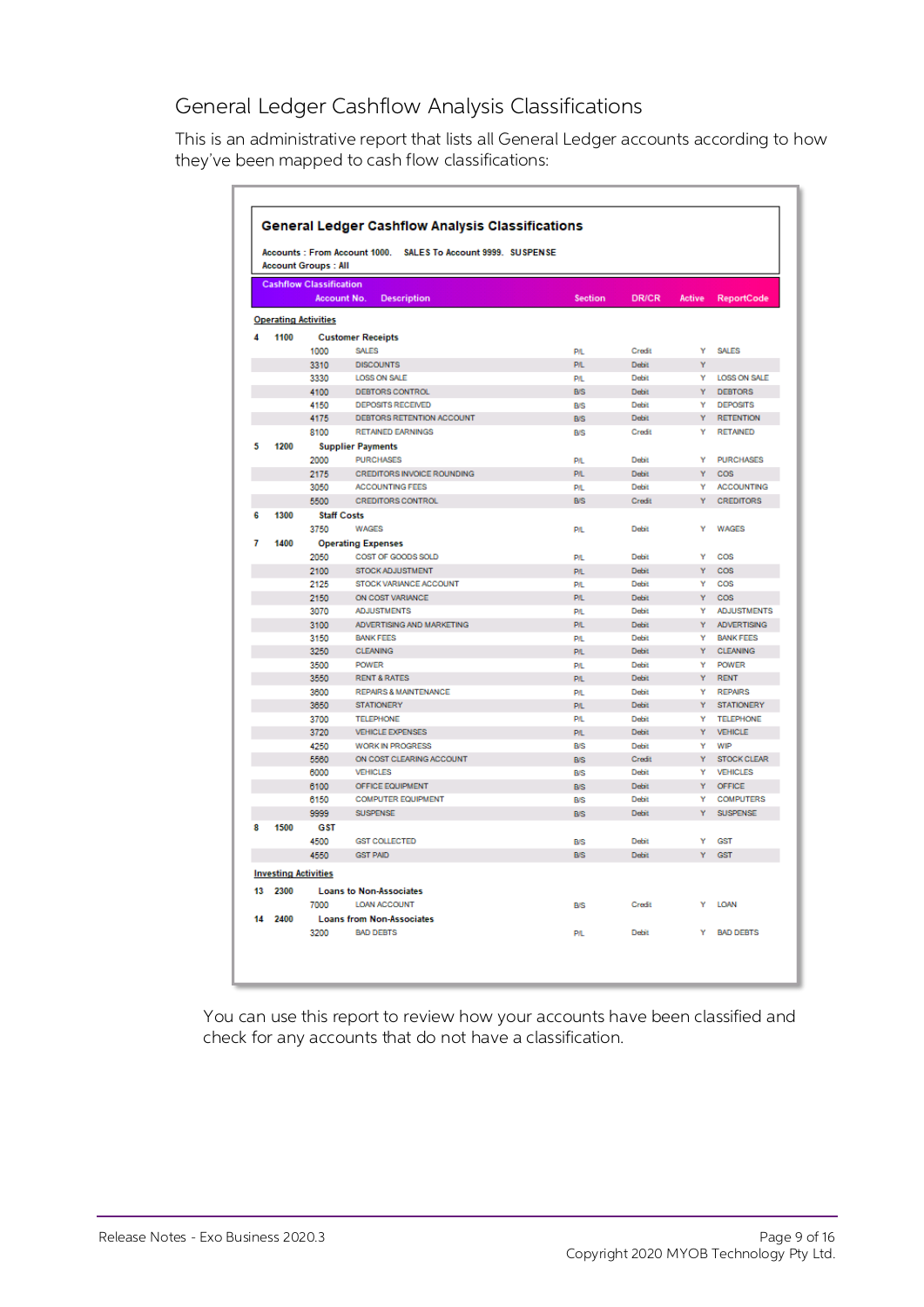## <span id="page-11-0"></span>Updated User Interface

In this release, we've updated the user interface in the following Exo Business modules:

- Exo Configurator
- Exo Configuration Assistant
- Exo Fixed Assets
- **Fxo Accountant's Assistant**
- Exo Analytics
- Exo Subscriptions
- Exo Intercompany
- **Exo Distribution Advantage**

As with the user interface updates in the 2020.1 and 2020.2 releases, the changes that apply to all screens are cosmetic:

- The font used in Exo Business is the same as the one used throughout Microsoft Windows and it supports Unicode characters. The font is easier to read and there is less feathering when up-scaling is used.
- The icons on the toolbars and in menu lists are flatter and larger. They're also • clearer than the icons previously used and are scalable.

| CX                       | MYOB Exo Configurator - Demo Mode |
|--------------------------|-----------------------------------|
| File Account Window Help |                                   |
|                          |                                   |

- Labels and fields no longer overlap when you scale windows to 125% or 150%.
- We ve standardised alternate row shading for data displayed in grids. The new shading scheme, along with the new font used throughout Exo Business, makes the information in the rows in a table easier to read.

| <b>General</b><br>Custom       |                               |                             |  |  |  |  |  |  |
|--------------------------------|-------------------------------|-----------------------------|--|--|--|--|--|--|
| <b>GL Control Account Type</b> | Account Number   Account Name |                             |  |  |  |  |  |  |
| Default Sales Account          | 01000-00                      | <b>SALES</b>                |  |  |  |  |  |  |
| <b>Cost of Sales Account</b>   | 02050-00                      | COST OF GOODS SOLD          |  |  |  |  |  |  |
| Default purchase Account       | 02000-00                      | <b>PURCHASES</b>            |  |  |  |  |  |  |
| <b>Bank Account</b>            | 04000-00                      | <b>CURRENT BANK ACCOUNT</b> |  |  |  |  |  |  |
| <b>Debtors Account</b>         | 04100-00                      | DEBTORS CONTROL             |  |  |  |  |  |  |
| <b>Creditors Account</b>       | 05500-00                      | <b>CREDITORS CONTROL</b>    |  |  |  |  |  |  |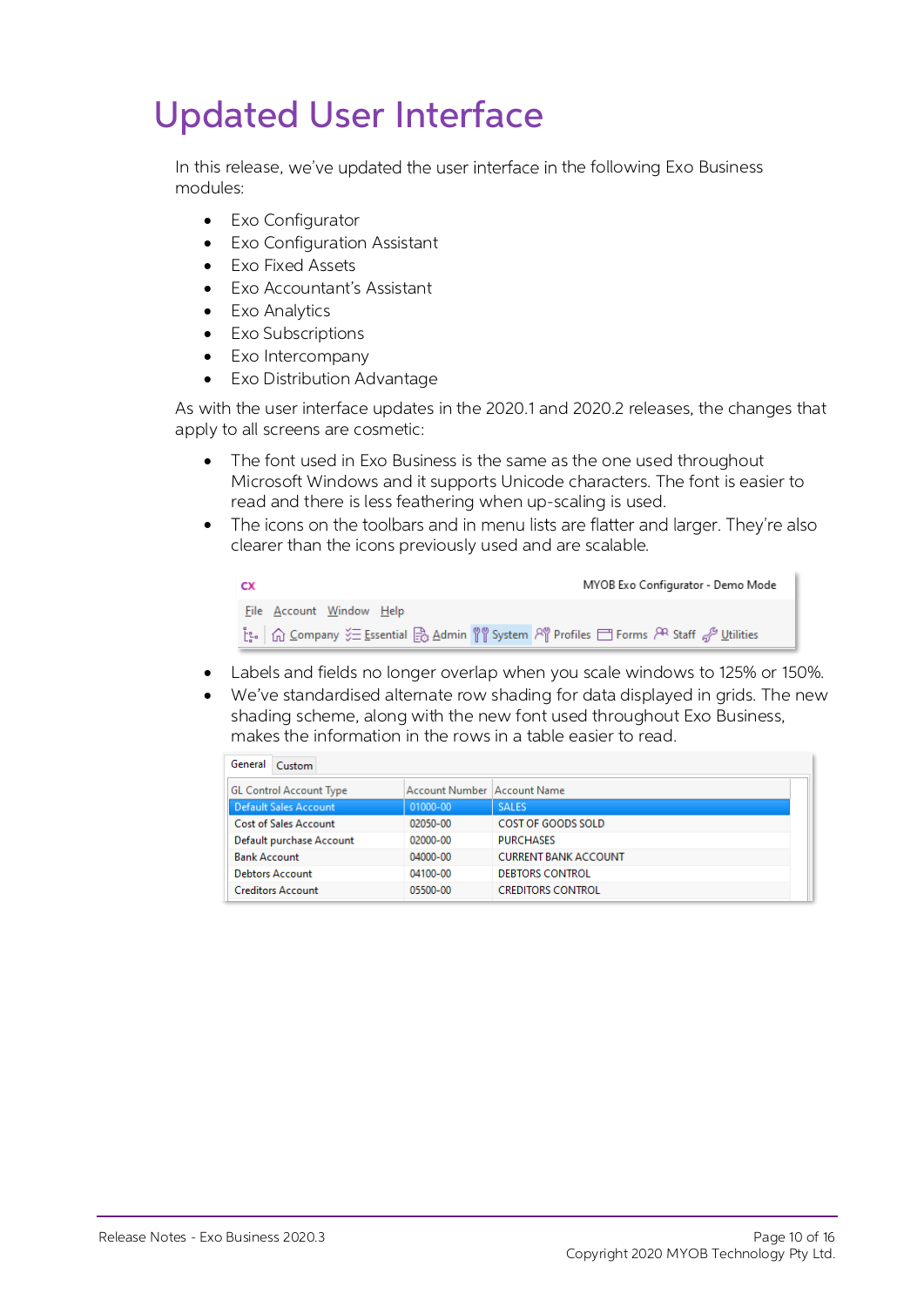As an example of the new interfaces, this is what the version 2020.3 Exo Configurator looks like:

| <b>CX</b>                                                                      |                                                                                                                                                                                                            | MYOB Exo Configurator - Demo Mode |              |                   |                   |                            | × |
|--------------------------------------------------------------------------------|------------------------------------------------------------------------------------------------------------------------------------------------------------------------------------------------------------|-----------------------------------|--------------|-------------------|-------------------|----------------------------|---|
| Account Window Help<br>File                                                    |                                                                                                                                                                                                            |                                   |              |                   |                   |                            |   |
| Gompany ジ Essential B Admin MM System PM Profiles □ Forms PR Staff & Utilities |                                                                                                                                                                                                            |                                   |              |                   |                   |                            |   |
| $\sim$ Business Admin<br>$\vee$ Search Templates                               | $\boxed{\phantom{a}}$ Add $\boxed{\mathscr{Q}}$ Edit $\boxed{\boxdot}$ Save $\boxed{\widehat{\mathfrak{m}}}$ $\otimes$ Cancel $\boxed{\mathsf{K}}$ $\leftarrow$ > $\rightarrow$ $\boxed{\mathscr{V}}$ Load |                                   |              |                   |                   |                            |   |
| Search Templates<br>$\vee$ Courier                                             | <b>Current Year Period</b>                                                                                                                                                                                 | Name: July                        | Cal month: Y |                   |                   |                            |   |
| Courier Setup                                                                  | Current Year Next Year                                                                                                                                                                                     |                                   |              |                   |                   |                            |   |
| Stock Request Types                                                            | Sequence Period Name                                                                                                                                                                                       | <b>Short Name</b>                 | Cal Month    | <b>Start Date</b> | <b>Stop Date</b>  | Quarter                    | ۸ |
| $\vee$ Period                                                                  | $1$ July                                                                                                                                                                                                   | Jul                               | Y            | 01.07.2020        | 31.07.2020        |                            |   |
| <b>Current Period</b>                                                          | 2 August                                                                                                                                                                                                   | Aug                               | Y            | 01.08.2020        | 31.08.2020        | 1                          |   |
| <b>Financial Year</b>                                                          | 3 September                                                                                                                                                                                                | Sep                               | Y            | 01.09.2020        | 30.09.2020        | 1.                         |   |
| <b>Period Statuses</b><br>Period History                                       | 4 October                                                                                                                                                                                                  | Oct                               | Y            | 01.10.2020        | 31.10.2020        | 2                          |   |
| $\vee$ Bulk Update                                                             | 5 November                                                                                                                                                                                                 | Nov                               | γ            | 01.11.2020        | 30.11.2020        | 2                          |   |
| - Geo Codina                                                                   | 6 December                                                                                                                                                                                                 | <b>Dec</b>                        | Υ            | 01.12.2020        | 31.12.2020        | $\overline{2}$             |   |
| $\vee$ Banks                                                                   | 7 January                                                                                                                                                                                                  | Jan                               | Y            | 01.01.2021        | 31.01.2021        | 3                          |   |
| <b>Debtors (Direct Debit)</b>                                                  | 8 February                                                                                                                                                                                                 | Feb                               | Y            | 01.02.2021        | 28.02.2021        | 3                          |   |
| Creditors (Direct Credit)                                                      | 9 March                                                                                                                                                                                                    | Mar                               | Y            | 01.03.2021        | 31.03.2021        | 3                          |   |
| - Creditors (M-Powered)                                                        | 10 April                                                                                                                                                                                                   | Apr                               | Y            | 01.04.2021        | 30.04.2021        | 4                          |   |
| - Bank Formats (Reconciliation)                                                | 11 May                                                                                                                                                                                                     | May                               | Υ            | 01.05.2021        | 31.05.2021        | 4                          |   |
| <b>Bank Feeds (Setup Accounts)</b><br>- Bank Feed Rules                        | 12 June                                                                                                                                                                                                    | Jun                               | Y            | 01.06.2021        | 30.06.2021        | 4                          |   |
| $\vee$ Setup                                                                   |                                                                                                                                                                                                            |                                   |              |                   |                   |                            |   |
| Dispatch Methods                                                               |                                                                                                                                                                                                            |                                   |              |                   |                   |                            |   |
| v General Ledger                                                               |                                                                                                                                                                                                            |                                   |              |                   | <b>Year Names</b> |                            |   |
| <b>Account Groups</b>                                                          | Accounting period representing January: 7. January                                                                                                                                                         |                                   |              |                   | Last year:        | <b>Last Year</b>           |   |
| <b>GL Control Accounts</b><br><b>GL Report Batches</b>                         | First period of doing business:                                                                                                                                                                            |                                   |              |                   |                   | Current year: Current Year |   |
| $\vee$ Exo Finance                                                             |                                                                                                                                                                                                            |                                   |              |                   | Next year:        | <b>Next Year</b>           |   |
| <b>Branches</b>                                                                |                                                                                                                                                                                                            |                                   |              |                   |                   |                            |   |
| <b>Tax Rates</b>                                                               |                                                                                                                                                                                                            |                                   |              |                   |                   |                            |   |
| Currencies                                                                     |                                                                                                                                                                                                            |                                   |              |                   |                   |                            |   |
| Payment Groups<br><b>Payment Types</b>                                         |                                                                                                                                                                                                            |                                   |              |                   |                   |                            |   |
|                                                                                |                                                                                                                                                                                                            |                                   |              |                   |                   |                            |   |
| Demo<br>ExoAdmin<br>Motopartz.com.au                                           |                                                                                                                                                                                                            |                                   |              |                   |                   |                            |   |

## <span id="page-12-0"></span>Other Updates

#### <span id="page-12-1"></span>Menu Updates

This release includes updates to the dropdown menus that are set up in Exo Business Config at Staff > Menus > Dropdown Menu:

- The **Review Unposted Auto Reversals** menu option is now available for the Exo Business core module and for Exo Job Costing (previously, this menu option was available for the Exo Accountant's Assistant only).
- The Quick Menu Templates menu option is now available for Exo Job Costing.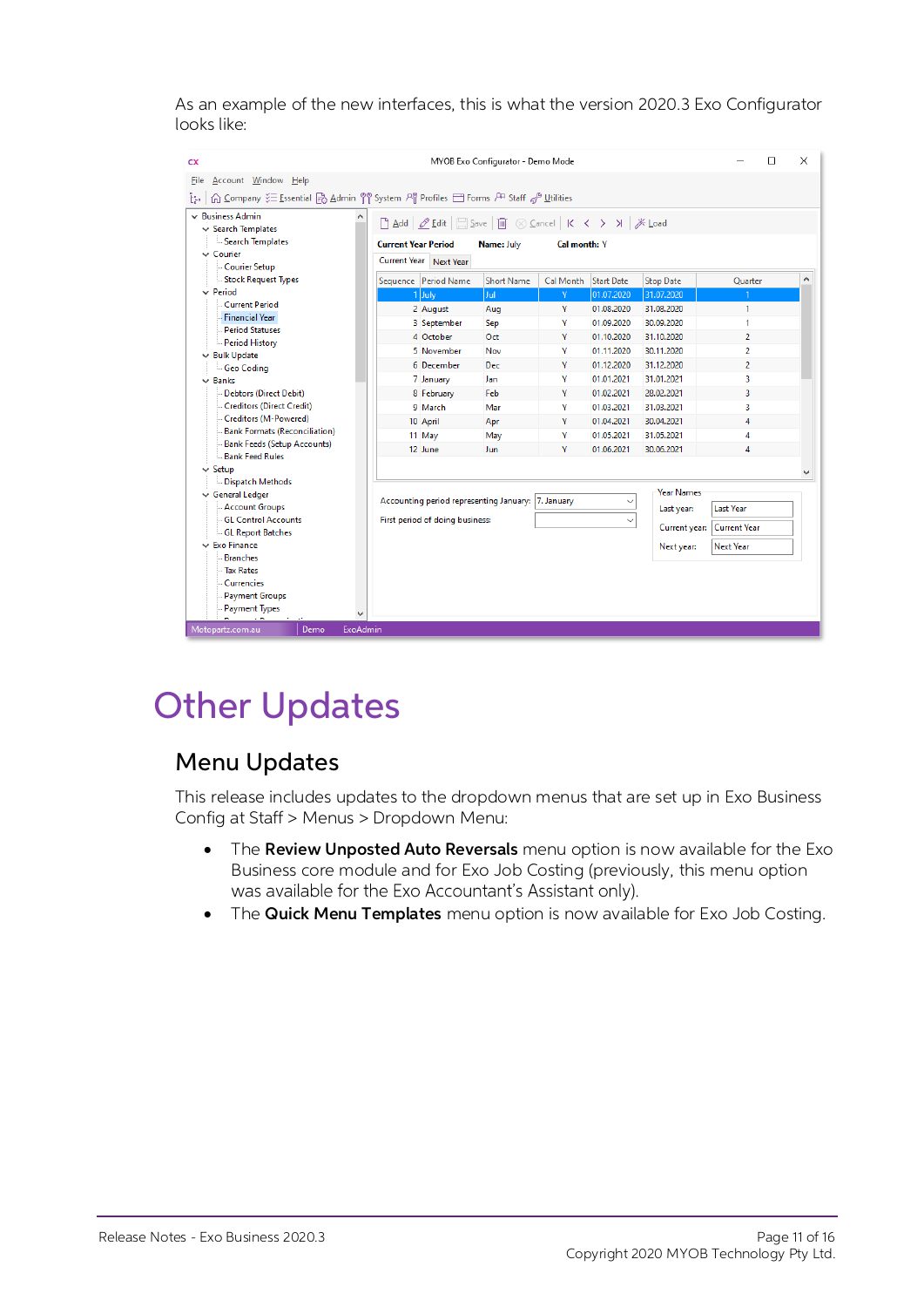#### <span id="page-13-0"></span>New Job Costing Display Names

The labels for the five editable dates in the **Dates** section of the Job Details window are now Display Names, so they can now be customised. The following new names can be configured in Exo Business Config at System > Dis

- JOB\_QUOTE\_DATE
- JOB\_START\_DATE
- JOB\_DUE\_DATE
- JOB\_COMPLETED\_DATE
- JOB\_FOLLOWUP\_DATE

| JC Job Details               |                                                                                                                                           |                                                     | $\times$<br>П                                            |
|------------------------------|-------------------------------------------------------------------------------------------------------------------------------------------|-----------------------------------------------------|----------------------------------------------------------|
| File Navigate Utilities Help |                                                                                                                                           |                                                     | $\omega$                                                 |
|                              | □ New   ᇒ 日 Save   図 Save & Exit (x) Cancel   습 Print ▼ 間 New Activity   K < > >  Actions ▼                                               |                                                     |                                                          |
|                              | Job No: PB1 - MULTI PHASE PROGRESS BILL                                                                                                   | Account: 0. CASH SALES                              | <b>Job Progress OK</b>                                   |
|                              | Details   Quote/ Budget   Timesheets   Costs   Purchases   Invoice   Analysis   Documents   History Notes   Billing Schedule   Activities |                                                     |                                                          |
| Job details<br>Code:         | PB <sub>1</sub>                                                                                                                           | Customer<br>Job Mgr:<br>Exo Business Admin Accoun ~ | <b>Dates</b><br>11.07.2020 2:44 PM<br>Created:           |
| <b>Title:</b>                | <b>MULTI PHASE PROGRESS BILL</b>                                                                                                          | Cust O/N:                                           | 00:00 <br>Quoted:<br>$\checkmark$                        |
| <b>Status:</b>               | New Job<br>$\checkmark$                                                                                                                   | Contact:<br>$\cdots$                                | Started:<br>$00:00$ $\div$<br>$\checkmark$               |
| Type:                        | <b>Minor Service</b>                                                                                                                      | - Site Address                                      | $00:00$ $\Rightarrow$<br>Due:<br>$\checkmark$            |
| Category:                    | <b>Domestic</b><br>$\checkmark$                                                                                                           | Street:                                             | $00:00$ $\rightarrow$<br>Complete:<br>$\checkmark$       |
| Account:                     | 0. CASH SALES                                                                                                                             | City/Town:<br>State:                                | Follow Up:<br>$14:44 \div$<br>11.07.2020<br>$\checkmark$ |
| <b>Campaign Wave:</b>        |                                                                                                                                           | Country:                                            |                                                          |
| Opportunity:                 |                                                                                                                                           | Line 5:<br>Line 6:                                  |                                                          |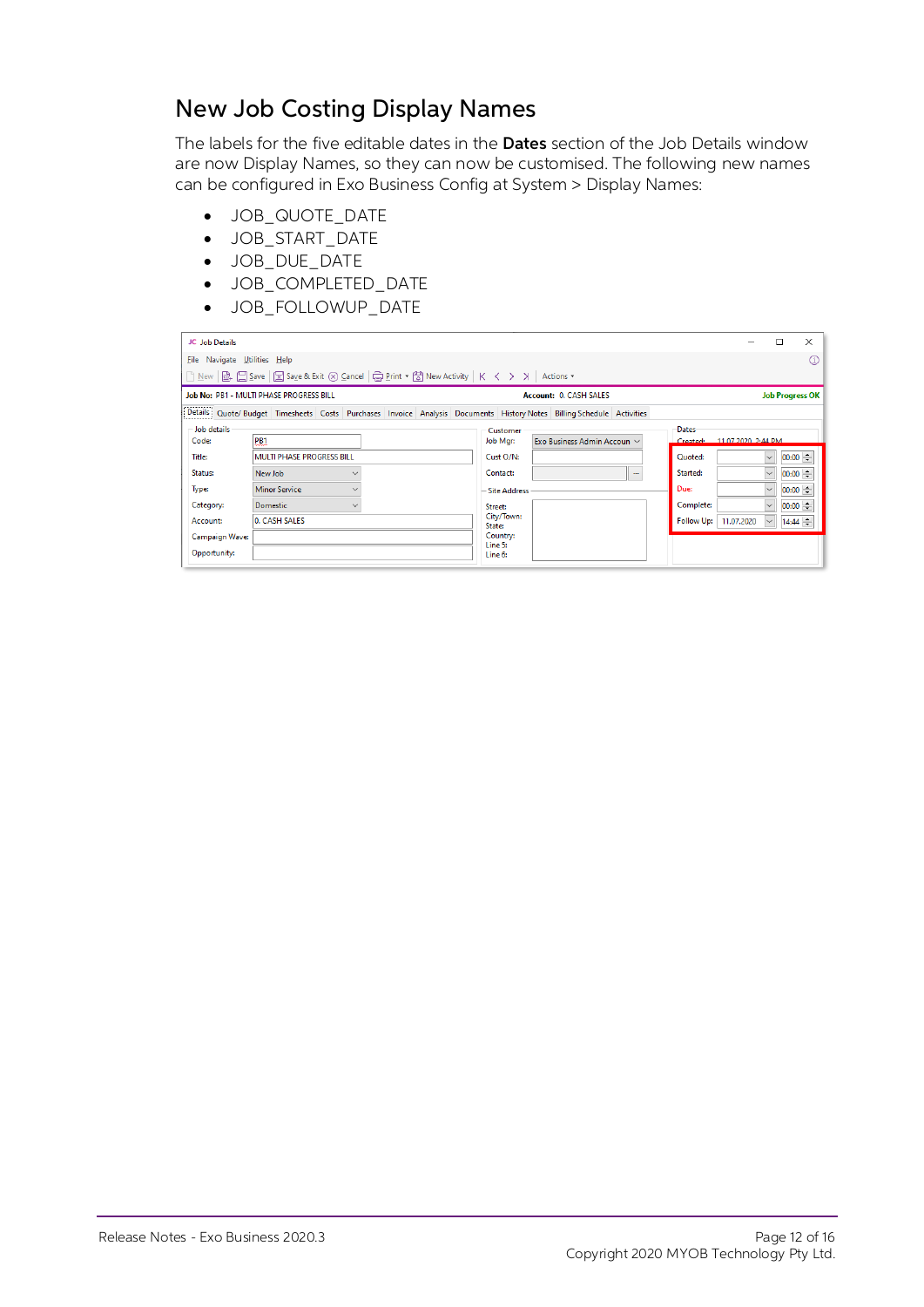## <span id="page-14-0"></span>Resolved Issues

## <span id="page-14-1"></span>Exo Business Core

| Service Request ID                                           | Description                                                                                                                                                                                                                                                                |
|--------------------------------------------------------------|----------------------------------------------------------------------------------------------------------------------------------------------------------------------------------------------------------------------------------------------------------------------------|
| CE00009031 CE00007917<br>CE00008529 CE00009010<br>CE00009269 | In some cases, the error "filter could not be applied. Incorrect syntax near '(" could<br>appear when searching for works orders. This has been resolved.                                                                                                                  |
| CE00006944 CE00000771<br>CE00009584 CE00010144               | It was not possible to dismiss the reminder on an activity if the Exo Job Costing<br>module was not licensed. This has been resolved.                                                                                                                                      |
| CE00008875 CE00008874<br>CE00010114                          | When all possible options in the Order Status section of the Purchase Orders<br>search window were enabled, there wasn't room to display them without scroll<br>bars. This has been resolved; the Order Status section has been expanded to allow<br>room for all options. |
| CE00008988 CE00008985<br>CE00010167                          | It was not possible to create new activities if there was more than 64 active staff.<br>This has been resolved.                                                                                                                                                            |
| CE00008618 CE00008253<br>CE00008620                          | When dragging and dropping a file to the Documents tab of the Stock Item Details<br>window, the stockcode would not be populated in the Document Manager<br>window. This has been resolved.                                                                                |
| CE00010455 CE00009884<br>CE00010564                          | An "HTTP/1.1 500 Internal Server Error" could occur when submitting the TPAR<br>report electronically via SBR. This has been resolved.                                                                                                                                     |
| CE00010455 CE00009884<br>CE00010564                          | A 500 Internal Server Error could occur when submitting a TPAR report via SBR.<br>This has been resolved.                                                                                                                                                                  |
| CE00009065 CE00009060                                        | The Assigned To dropdown on the Activity window was not listing staff members<br>in alphabetical order. This has been resolved.                                                                                                                                            |
| CE00008663 CE00008629                                        | User-declared variables were not working in Grid widgets. This has been resolved.                                                                                                                                                                                          |
| CE00009677 CE00009671                                        | In some cases, a debtor search on a partial alphacode would not return results.<br>This has been resolved.                                                                                                                                                                 |
| CE00009557 CE00009541                                        | The white paper "Secure Third-Party Logins for Developers" has been updated to<br>include a sample C# implementation. This white paper is available on the $Exo$<br><b>Business Education Centre website.</b>                                                              |
| CE00008621 CE00008620                                        | Attempting to search for certain records on the Document Manager window, e.g<br>works orders or stock items, would instead bring up the account search window.<br>This has been resolved.                                                                                  |
| CE00009383 CE00009080                                        | When there a Bill of Materials and a Stock Item have similar codes, the link from<br>Stock Items to the BOM did not always show the correct BOM details. This has<br>been resolved.                                                                                        |
| CE00009631 CE00009595                                        | After entering Debtor receipt and ticking the Post to GL option, the amount was<br>posted to Credit side instead of the Debit side in the General Ledger. This has<br>been resolved.                                                                                       |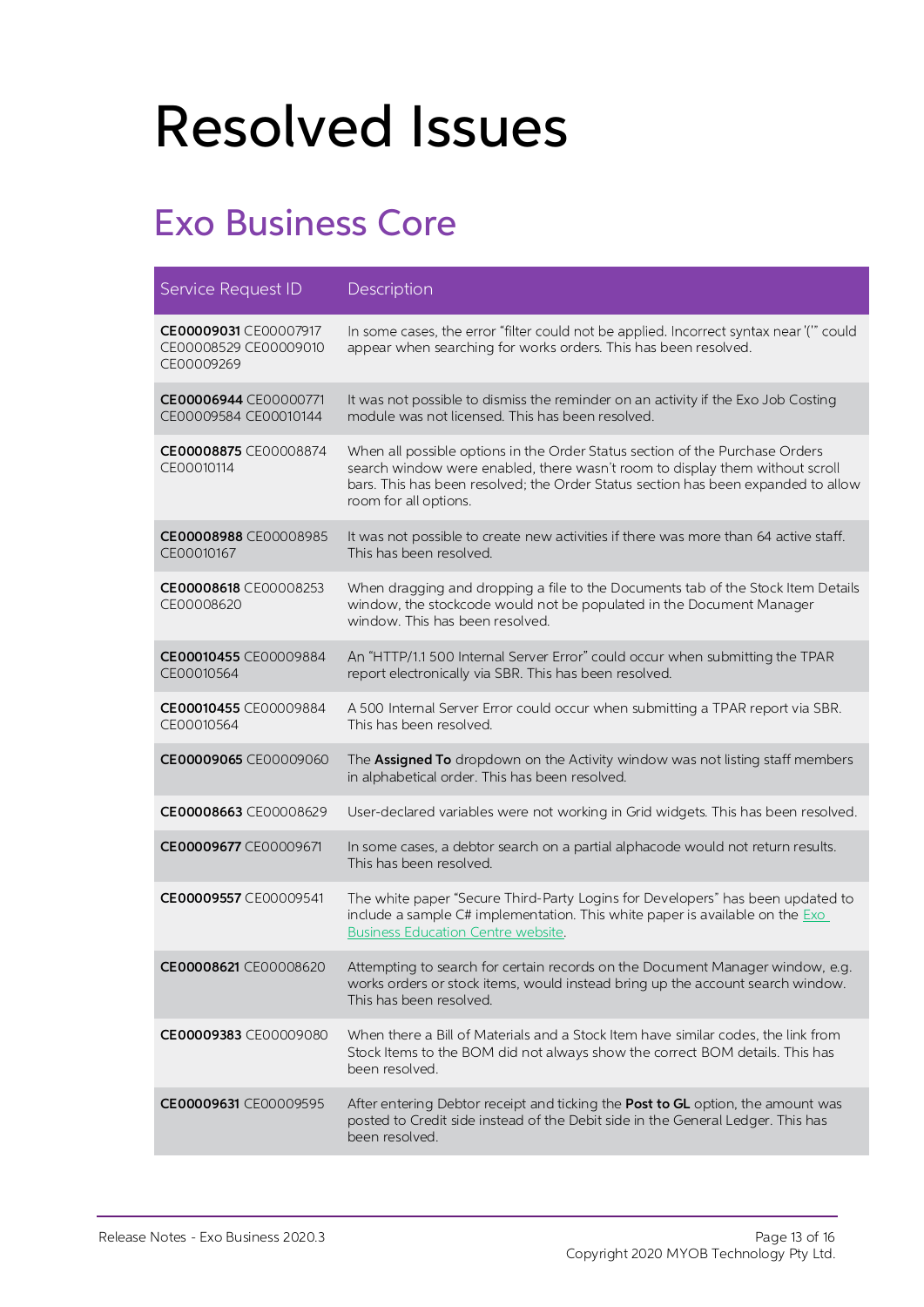| Service Request ID           | Description                                                                                                                                                                                                                                                                      |
|------------------------------|----------------------------------------------------------------------------------------------------------------------------------------------------------------------------------------------------------------------------------------------------------------------------------|
| CE00010554 CE00010324        | On the Sales Order window, if a user entered the first digit of a location's ID umber<br>into the Default Loc # field, the location of that number was selected immediately,<br>making it difficult to enter a two-digit ID number using the keyboard. This has<br>been resolved |
| CE00010999 CE00010996        | The system was not correctly validating the ABNs entered for Creditors, which<br>meant that warnings for invalid ABNs were not displayed. This has been resolved.                                                                                                                |
| 162997402992<br>161445031341 | An error message appeared when running the Tax Rate Exceptions utility from the<br>NZ GST Return or from the Systems Integrity tab of the Exo Accountant's Assistant.<br>This has been resolved                                                                                  |
| 167562239709<br>165962083051 | In some cases, the Creditor Payment Processor did not populate emails with the<br>correct address. This has been resolved.                                                                                                                                                       |
| 162997402992<br>161445031341 | Certain navigation patterns on the Debtor Account Details window caused the<br>contact to disappear from the Statement Contact dropdown box on the Details 2<br>tab. This has been resolved                                                                                      |
| 174046081361                 | Hiding the Quick Supply button on the Sales Orders window via the Hide sales<br>order controls profile setting caused the standard Supply button to be inactive as<br>well. This has been resolved.                                                                              |
|                              | The error message "Type mismatch for field 'TRANSDESC', expecting: WideString<br>actual: String" could appear when searching on the Tax Rate Exceptions window.<br>This has been resolved.                                                                                       |

## <span id="page-15-0"></span>Job Costing

| Service Request ID                             | Description                                                                                                                                                                                                           |
|------------------------------------------------|-----------------------------------------------------------------------------------------------------------------------------------------------------------------------------------------------------------------------|
| CE00010555 CE00010240<br>CE00010411 CE00010589 | In some cases, using the <b>Create Assets from Output Items</b> button would create an<br>asset with a blank stock code, which required manual corrections. This has been<br>resolved                                 |
| CE00008740 CE00008590                          | The spread function on the Invoice tab of the Job Details window ( <b>Actions</b> ><br><b>Change invoice total amount</b> ) was incorrect calculation if any line had a discount.<br>This has been resolved           |
|                                                | The <b>Job Code</b> column available on several tabs of the Job Details window<br>displayed the job number, not the job code. This has been resolved.                                                                 |
|                                                | WIP Reversal transactions created when a credit note was raised did not include a<br>link back to the originating billing schedule. This has been resolved; the REF2 field<br>is now populated with this information. |
|                                                | This release updates the tab order for controls on the Job Details screen to a more<br>logical sequence.                                                                                                              |
|                                                | This releases addresses display issues that could occur when the Job Details<br>window was in full-screen mode                                                                                                        |
|                                                | Generating a credit note for an invoice with allocation costs did not create stock<br>transactions for undoing the allocated costs, which could lead to a WIP imbalance.<br>This has been resolved.                   |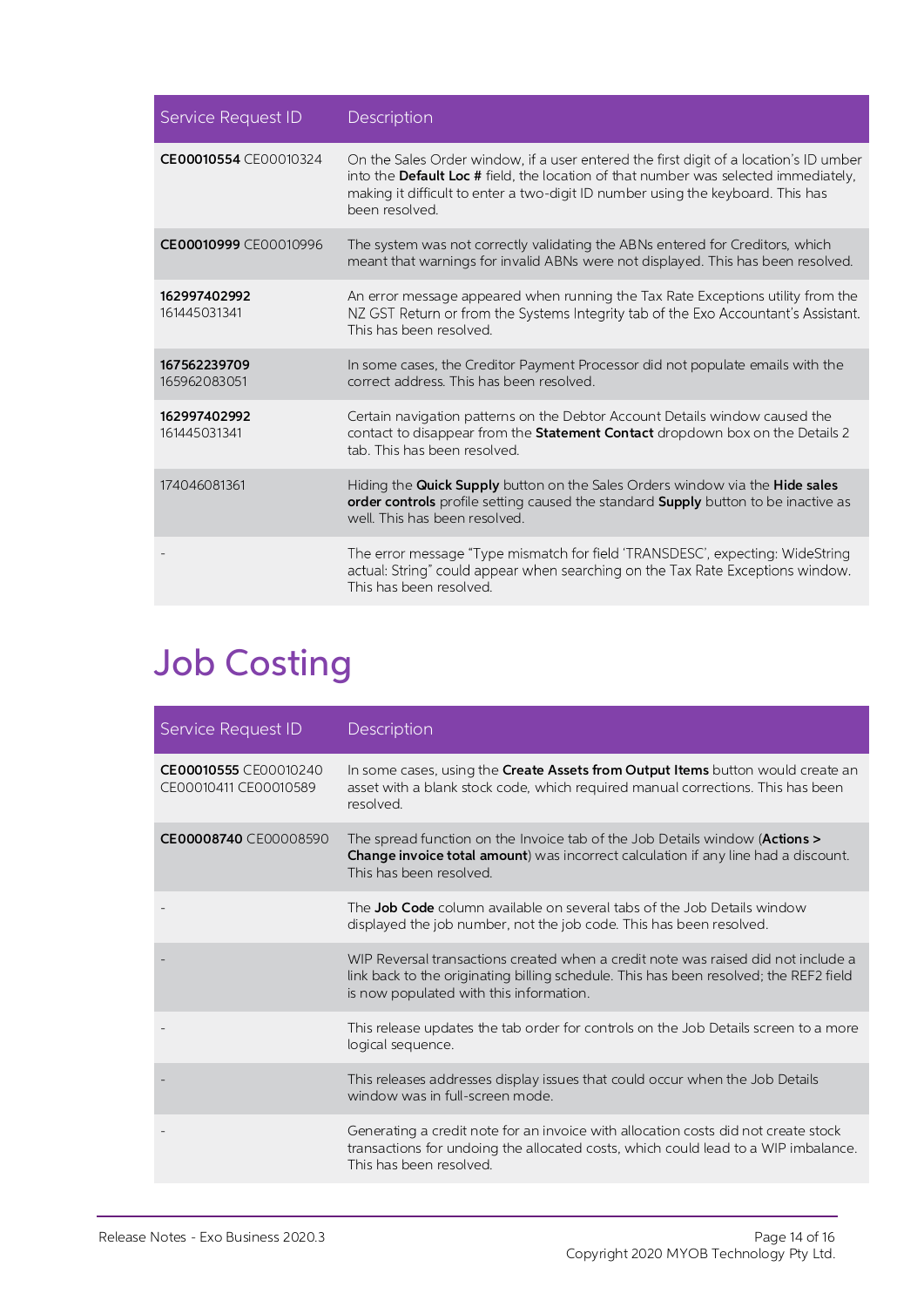## <span id="page-16-0"></span>Exo CRM

| Service Request ID                  | <b>Description</b>                                                                                                                                                            |
|-------------------------------------|-------------------------------------------------------------------------------------------------------------------------------------------------------------------------------|
| CE00009559 CE00009524<br>CE00009686 | When a "Price by Total" kit was added to the Quote tab in Exo CRM, the sell price<br>assigned to the kit did not spread across all BOM components. This has been<br>resolved. |

## <span id="page-16-1"></span>Exo Business Configurator

| Service Request ID    | Description                                                                                                                                                                                   |
|-----------------------|-----------------------------------------------------------------------------------------------------------------------------------------------------------------------------------------------|
| CE00008744 CE00008701 | Extra Fields with the type "URL Label" caused an error if an empty string or null<br>value was passed to the field. This has been resolved.                                                   |
| CE00008577 CE00008464 | The items in the tree view at the side of the Exo Configuration Assistant were in<br>the wrong order, which made it impossible to mark some sections as completed.<br>This has been resolved. |
|                       | This release includes fixes that prevent access violation errors form occurring when<br>using the Exo Business Configurator and Exo Configuration Assistant.                                  |

### <span id="page-16-2"></span>Exo Clarity Reports

| Service Request ID    | <b>Description</b>                                                                                                                                                                                                                                                    |
|-----------------------|-----------------------------------------------------------------------------------------------------------------------------------------------------------------------------------------------------------------------------------------------------------------------|
| CE00009058 CE00009052 | The error "ppreport1. Before Print Invalid Property Value" could occur when<br>importing reports into the database via the Clarity Report Manager. (In some cases,<br>the error could be ignored and the report would import successfully.) This has<br>been resolved |
| CE00009254 CE00009050 | After importing a report into the database via the Clarity Report Manager, its<br>parameters could not be refreshed. This has been resolved.                                                                                                                          |

### <span id="page-16-3"></span>Exo InterCompany

| Service Request ID | Description                                                                                                                                                                                                             |
|--------------------|-------------------------------------------------------------------------------------------------------------------------------------------------------------------------------------------------------------------------|
| CE00005802         | "Out of memory" errors could occur when downloading a large number of<br>transactions. This has been resolved; errors no longer occur and the performance<br>of the download operation has been significantly improved. |